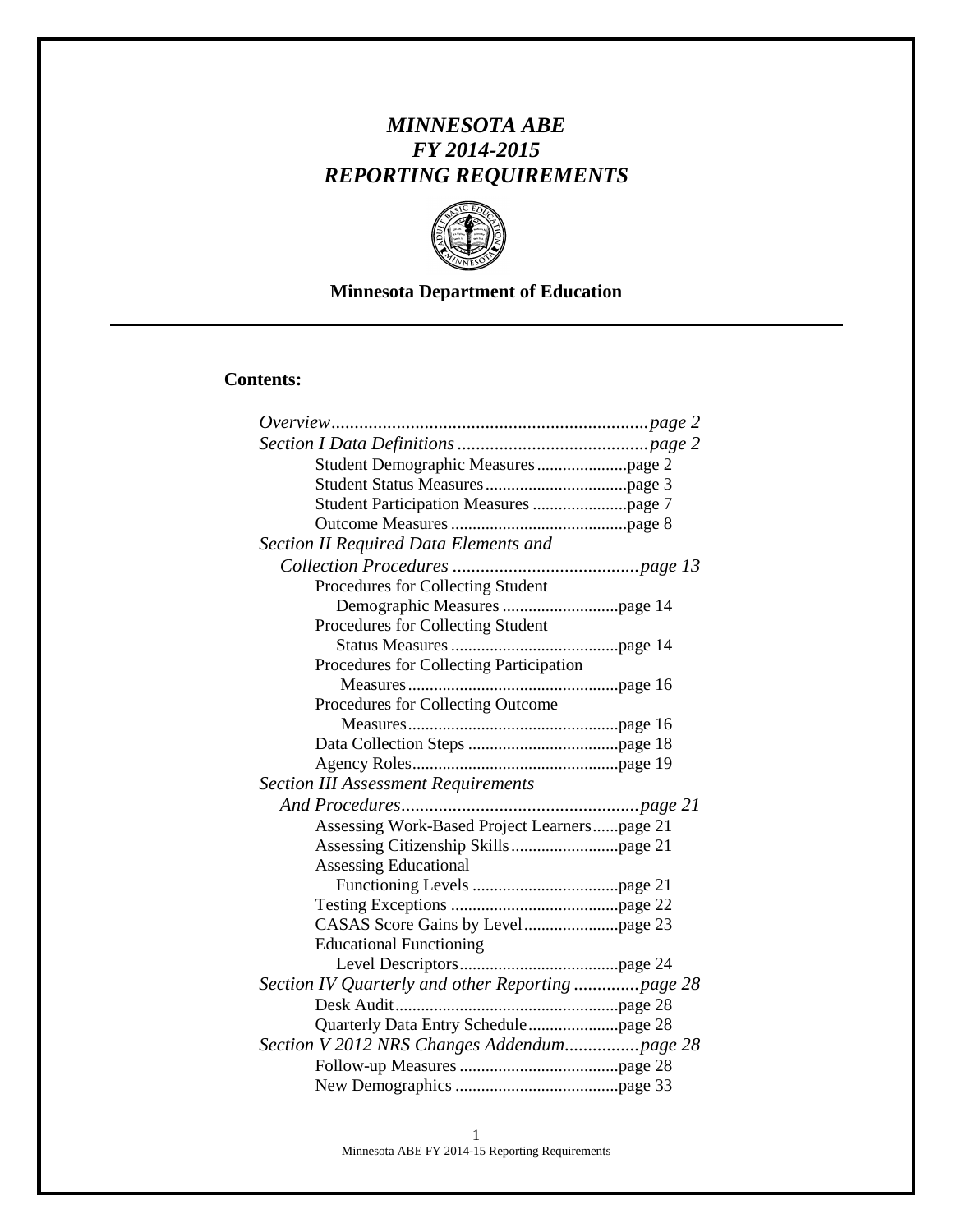## *Overview*

This document presents guidelines for Minnesota's Adult Basic Education Reporting System. Section I presents definitions of all measures and Section II describes data collection and assessment procedures. *These guidelines are subject to revision pending changes in Minnesota ABE statutes or Federal requirements.*

# *Section I Data Definitions*

### **Demographic Measures**

*Demographic Measure #1: Ethnicity*

- *Definition: Learner's ethnic category to which the learner self-identifies, appears to belong to, or is regarded in the community as belonging. The ethnic categories are:*
	- **American Indian or Alaskan Native**—A person having origins in any of the original peoples of North America, and who maintains cultural identification through tribal affiliation or community recognition.
	- **Asian**—A person having origins in any of the original peoples of the Far East, Southeast Asia or the Indian subcontinent. These areas include, for example, China, India, Japan and Korea.
	- **Native Hawaiian or Other Pacific Islander**—A person having origins as a native of the Hawaiian Islands or the other islands of the Pacific, such as the Philippine Islands and Samoa.
	- **Black or African American**—A person having origins in any of the Black racial groups of Africa, but not of Hispanic culture or origin.
	- **Hispanic or Latino**—A person of Mexican, Puerto Rican, Cuban, Central or South American, or other Spanish culture or origin, regardless of race.
	- **White**—A person having origins in any of the original peoples of Europe, North Africa, or the Middle East, but not of Hispanic culture or origin.

**Applicable Population**: All learners.

**Data Collection:** At intake, individual learner's ethnicity is recorded either through observation or by self-report of learner.

**Reporting:** Total number of learners by ethnic group is reported.

#### *Demographic Measure #2: Gender*

*Definition: Whether the learner is male and female***.**

- **Male**
- **Female**

**Applicable Population:** All learners.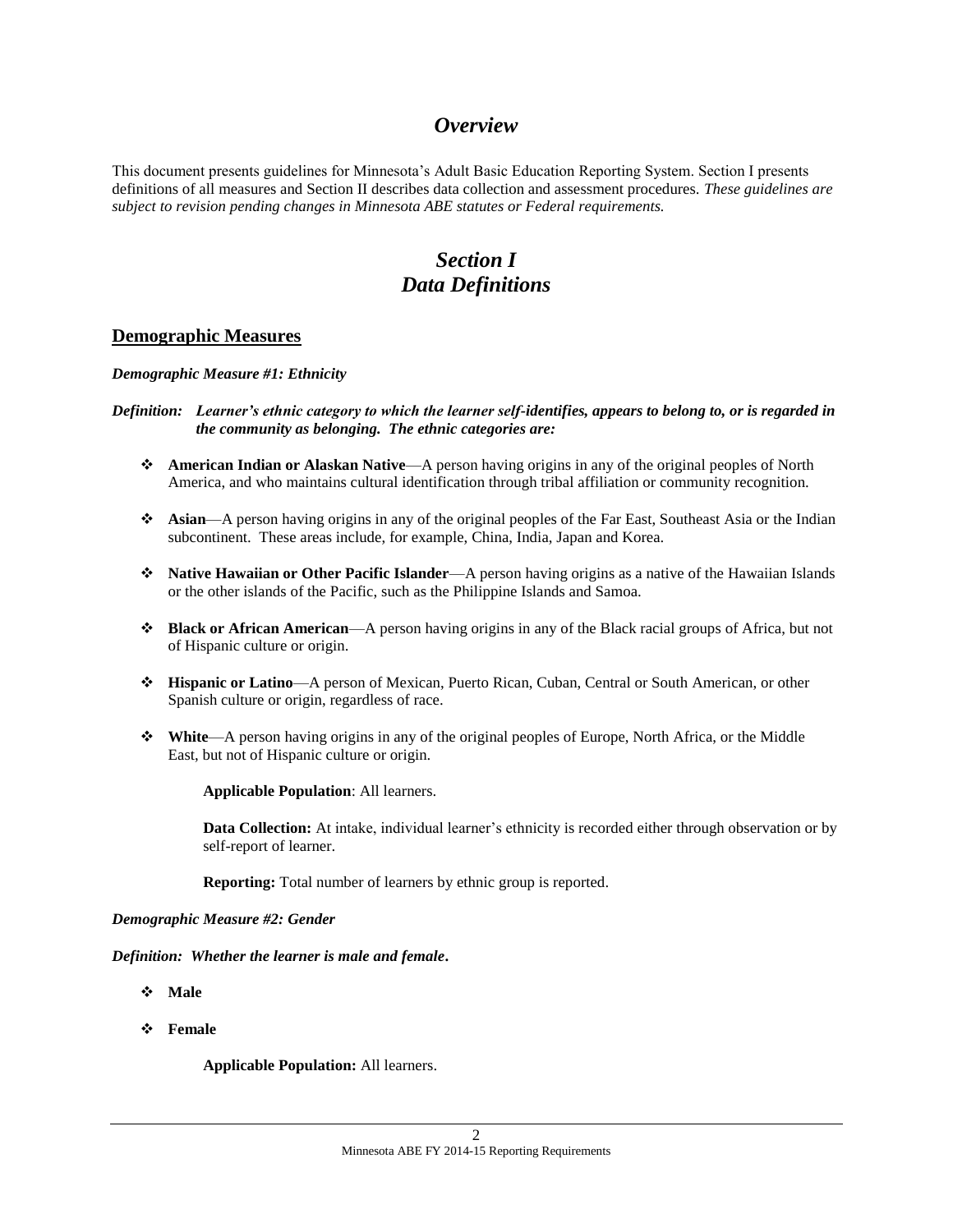**Collection Procedure:** At intake, individual learner's gender is recorded, either through observation or by self-report of learner.

**Reporting:** Total number of learners by gender is reported.

#### *Demographic Measure #3: Age*

### *Definition: Learner's date of birth.*

**Applicable Population:** All learners.

**Collection Procedure:** At intake, individual learner reports birthdate.

**Reporting:** Learner's age at entry or current age can be computed. Total number of learners by age is reported using the following age categories: 16-18, 19-24, 25-44, 45-59, 60 and older. For students who do not know their date of birth, an arbitrarily selected date that corresponds to their age (or estimated age) should be used.

### **Student Status Measures**

#### *Student Status Measure #1: Learner Reason(s)/Goal(s) for Attending*

### *Definition: Learner's self-identified main and, if applicable, secondary reason(s)/goal(s) for attending the class or program.*

- **Improve basic literacy skills**—improve overall basic literacy skills. *This goal applies to all ABE-level and ASE-level learners except those designated as work-based project learners.*
- **Improve English skills**—improve overall skills in the English language (e.g., speaking, reading, and writing). *This goal applies to all ESL-level learners except those designated as work-based project learners*
- **Obtain a job**—Obtain full- or part-time paid employment. *This goal is appropriate for learners who are unemployed at the time of program enrollment and are attending in order to obtain the skills necessary to obtain a job.*
- **Retain current job**—Upgrade skills to enable retention of current job. *This goal is appropriate for two groups of learners: 1) those who have a job at the time of enrollment and are attending in order to acquire the skills necessary to keep their job or 2) learners whose initial goal was to obtain a job and who did so by the end of the first quarter after leaving the ABE program.*
- **Earn a secondary school diploma**—achieve sufficient skills and credit hours/standards to earn a state accredited secondary diploma.
- **Achieve a GED certificate—**pass the tests of General Educational Development
- **Enter postsecondary education**—achieve skills to enable enrollment in a postsecondary education programs.
- **Enter job training**—achieve skills to enable enrollment in a job-training program.
- **Obtain citizenship skills**—Obtain skills to pass the citizenship test.
- **Achieve work-based project learner goal**—Obtain the skills needed to complete a project learner activity (i.e., a course of 12–30 hours duration designed to teach specific workplace skills).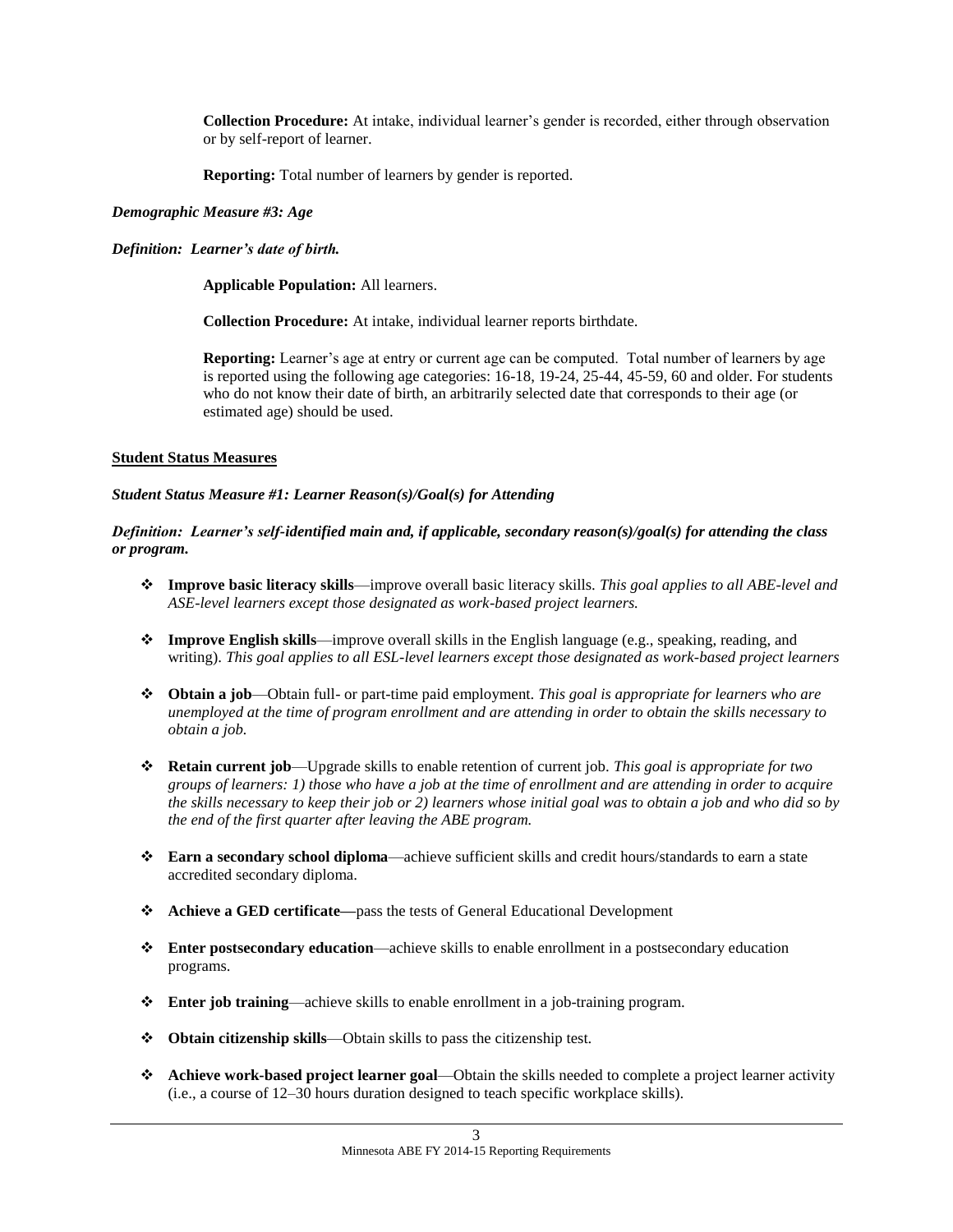#### *Student Status Measure #2: Educational Functioning Level at Intake*

Definition: Learner's educational functioning level at time of program intake.

**Applicable Population:** All learners except work-based project learners.

**Collection Procedure:** Please see *Educational Functioning Levels Descriptors (pg. 20)* for skill descriptions and test score ranges.

**Reporting:** Various demographic and student status measures are reported by educational functioning level.

#### *Student Status Measure #3: Labor Force Status*

#### *Definition: Whether the learner is employed, not employed or not in the labor force, according to the following criteria:*

- **Employed**—Learners who work as paid employees, work in their own business or farm, or who work 15 hours or more per week as unpaid workers on a farm or in a business operated by a member of the family. Also included are learners who are not currently working, but who have jobs or businesses from which they are temporarily absent.
- **Unemployed**—Learners who are not working, but are seeking employment, have made specific efforts to find a job and are available for work.
- **Not in the labor force**—Learners who are not employed and are not seeking employment.

**Applicable Population:** All learners.

**Collection Procedure:** At intake, individual learner reports employment status.

**Reporting:** Total number of learners by category is reported. This measure can be used with learner goals to calculate rates or percentages for core employment measures.

#### *Student Status Measure #4: Public Assistance Status*

*Definition: Whether the learner is receiving financial assistance from Minnesota Family Investment Plan (MFIP), is receiving financial assistance from one or more sources other than MFIP, or is not receiving assistance. Social Security benefits, unemployment insurance and employment-funded disability are not included under this definition.*

- **Yes-MFIP**—Learners who are currently receiving MFIP benefits.
- **Yes-Other**—Learners who are receiving financial assistance from one or more sources other than MFIP including food stamps, refugee cash assistance, old-age assistance, general assistance and aid to the blind or totally disable
- **No** or *blank* Learners not receiving public assistance.

#### **Applicable Population:** All learners.

**Collection Procedure:** At intake, referring agency or individual learner reports public assistance receipt.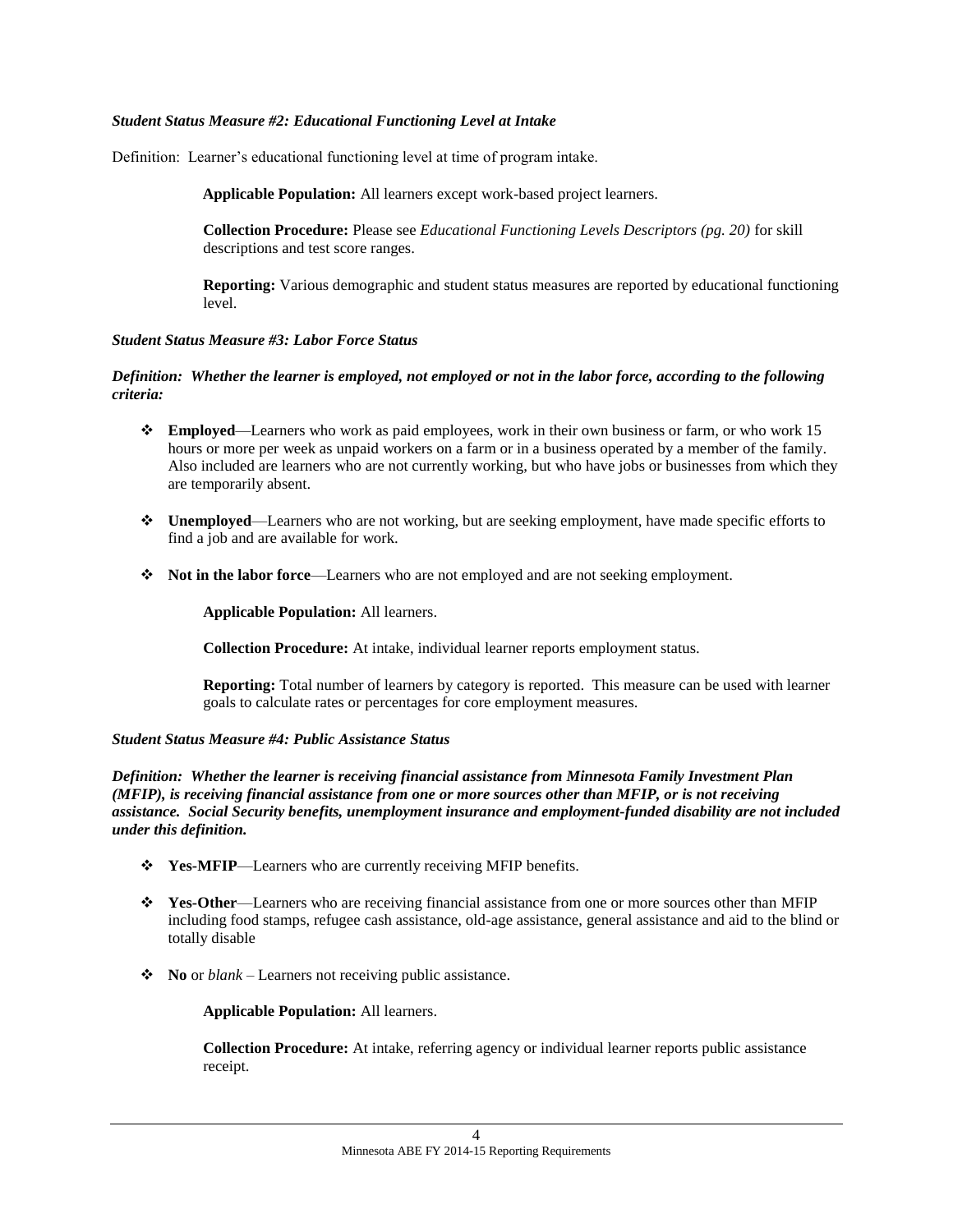**Reporting:** Total number of learners receiving assistance and total number participating in MFIP is reported. This measure can also be used to calculate rates or percentages for the secondary measure related to public assistance reduction.

#### *Student Status Measure #5: Disability Status*

#### *Definition: Learner has a record of, or is regarded as having, any type of physical or mental impairment, including a learning disability, that substantially limits or restricts one or more major life activities, including walking, seeing, hearing, speaking, learning, and working.*

**Applicable Population:** All learners.

**Collection Procedure:** At intake, referring agency or individual learner reports disability or program assesses disability.

**Reporting:** Total number of disabled learners is reported.

#### *Student Status Measure #6: Rural Residency Status*

*Definition: Learner who resides in a place with a population less than 2,500 and outside an urbanized area. An urbanized area includes a population of 50,000 or more in a city and adjacent areas of high density.*

**Applicable Population:** All learners.

**Collection Procedure:** At in take, learner residency in a rural area is determined by learner selfreport or documentation.

**Reporting:** Total number of learners living in rural areas is reported.

*Secondary Student Status Measure #7: Displaced Homemaker*

*Definition: Learner has been providing unpaid services to family members in the home and has been dependent on the income of another family member but is no longer supported by that income; and is unemployed or underemployed and is experiencing difficulty in obtaining or upgrading employment.*

**Applicable Population:** All learners.

**Collection Procedure:** At intake, referring agency or individual learner reports whether the learner is a displaced homemaker.

**Reporting:** Total number of displaced homemakers is reported.

*Secondary Student Status Measure #8: Single Parent Status*

*Definition: Learner has sole custodial support of one or more dependent children.*

**Applicable Population:** All learners.

**Collection Procedure:** At intake, referring agency or individual learner reports whether the learner is a single parent.

**Reporting:** Total number of single parents is reported.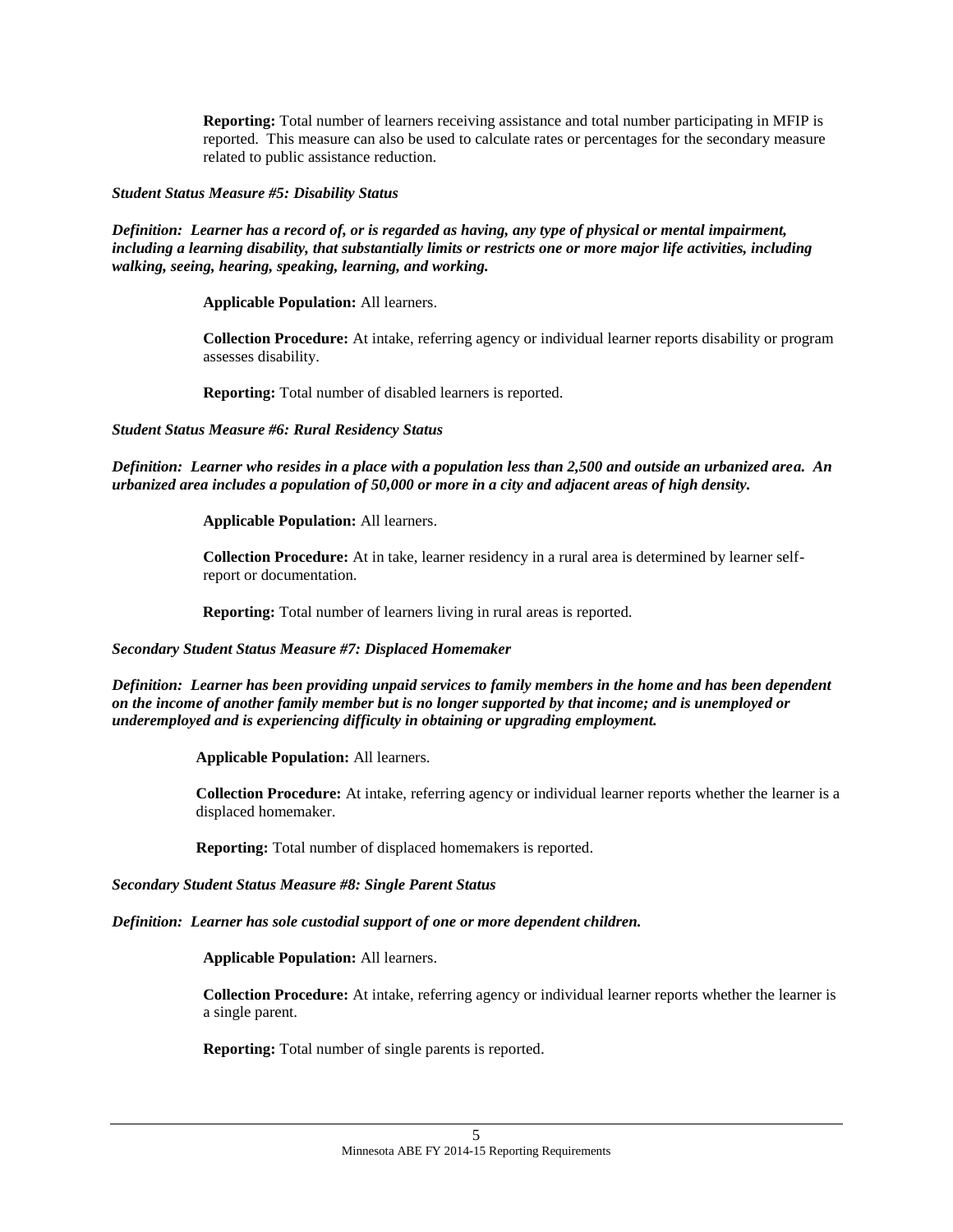*Secondary Student Status Measure #9: Dislocated Worker*

#### *Definition: An individual who received an individual notice of pending or actual layoff from a job, or an individual who received a publicly announced notice of pending or actual layoff.*

**Applicable Population: All** learners.

**Collection Procedure: At** intake, referring agency or individual learner reports whether he learner is a displaced worker.

**Reporting:** Total number of dislocated workers is reported.

#### *Secondary Student Status Measure #10: Learning Disabled Adult*

*Definition: Learners with IQs in the low average and above (70+ to any level) who have deficits (related to neurological impairments) in capacity in defined limited areas related to learning, including dyslexia (reading disability), dysgraphia (writing disability), dyscalculia (math disability), and who have a history of previous educational efforts.*

**Applicable Population:** All learners.

**Collection Procedure:** At intake, referring agency or individual learner reports whether the learner is learning disabled.

**Reporting:** Total number of learning disabled adults is reported.

#### *Student Status Measure #11: School District of Residence*

#### *Definition: School district in which the learner's place of residence is located.*

**xxxx-xx Name** (district number-district type district name; e.g., 0281-01 Robbinsdale)

**Applicable Population:** All learners.

**Collection Procedure:** At intake, individual learner reports the school district in which their residence is located.

**Reporting:** Total number of learners by school district.

*Student Status Measure #12: County of Residence*

.

#### *Definition: County in which the learner's place of residence is located.*

**\*** xx Name (county number county name; e.g., 01 Aitkin)

**Applicable Population:** All learners.

**Collection Procedure:** At intake, individual learner reports the school district in which their residence is located.

**Reporting:** Total number of learners by school district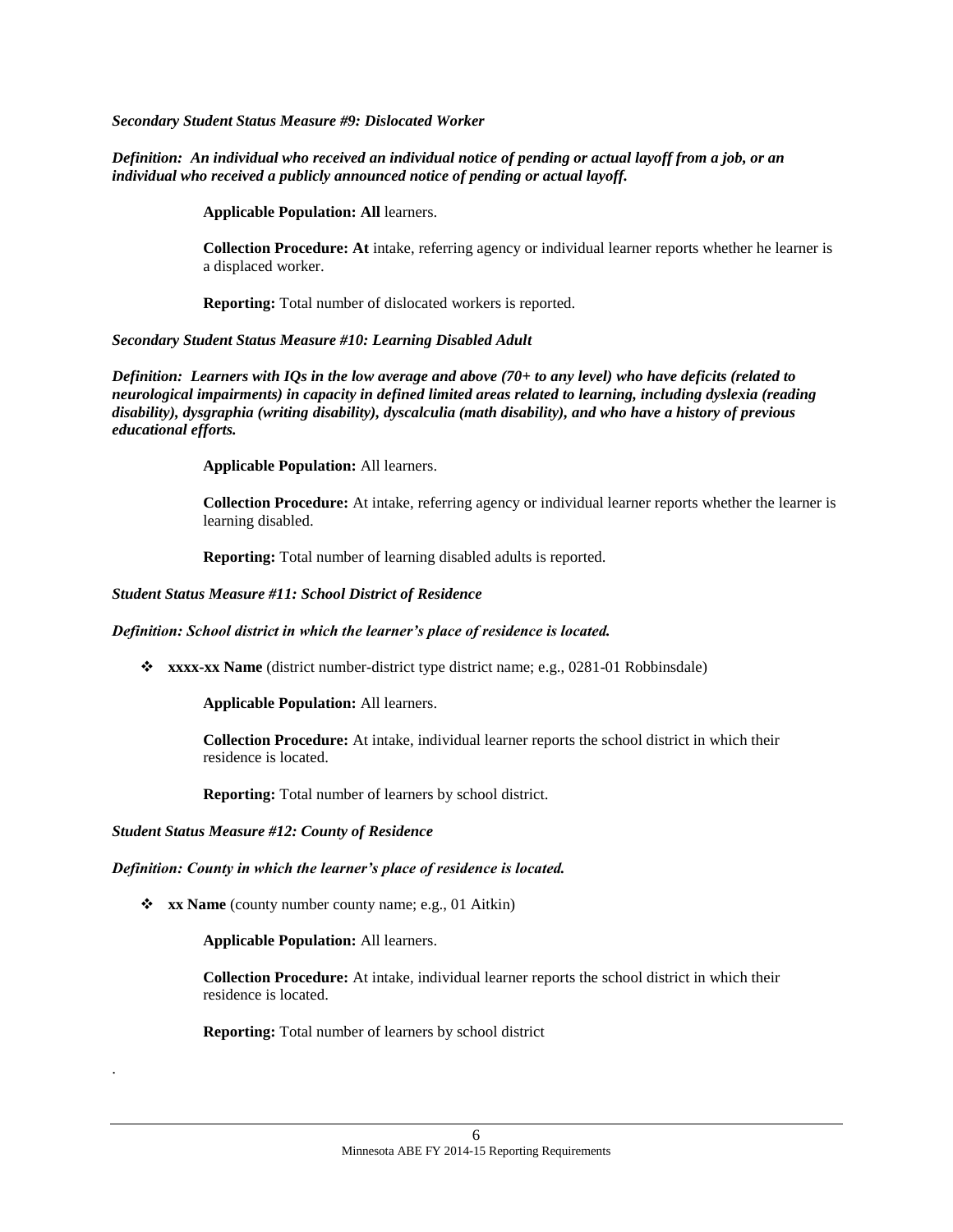*Student Status Measure #13: Low Income Status*

*Definition: The learner receives or is a member of a family that received a total family income in the six months prior to enrollment of 70 percent of the income level standard for a family of that size; or the learner is receiving or is a member of a family that is receiving cash assistance payments from Federal or state agencies for Food Stamps; or the learner can be designated as homeless under the McKinney Act.*

**Applicable Population:** All learners.

**Collection Procedure:** At intake, referring agency or individual learner reports whether the learner is low income.

**Reporting:** Total number of low-income learners is reported.

#### **Student Participation Measures**

#### *Student Participation Measure #1: Contact Hours*

### *Definition: Report all contact hours as described in* **Adult Basic Education Policy: Contact Hour Definition.**

**Applicable Population:** All learners.

**Collection Procedure:** Instructor or program staff records contact hours as they are provided. Note time spent on assessment can be counted only if the assessment is designed to inform placement decisions, assess progress or inform instruction.

**Reporting:** Total number of hours is reported.

#### *Student Participation Measure #2: Program Enrollment Type*

#### *Definition: Learner is enrolled in the following programs or institutions:*

- **Family Literacy Programs**—A family literacy must have four components: adult literacy, parenting, parentchild interaction and early childhood education.
- **Workplace Literacy Programs—**A program designed to improve the literacy skills needed to perform a job and at least partly under the auspices of an employer.
- **Program for the Homeless**—A program designed for homeless adults. Homeless adults are adults lacking a fixed, regular nighttime residence or have a residence which is: (1) a publicly supervised or privately operated shelter designed to provide temporary living accommodations (including welfare hotels, congregate shelters and transitional housing for the mentally ill); (2) an institution that provides temporary residence for individuals intended to be institutionalized; or (3) a public or private place not designed for, or ordinarily used as, a regular sleeping accommodation for human beings. The term "homeless adult" does not apply to any individual imprisoned or otherwise detained pursuant to an Act of the Congress or a State law.
- **Programs for Work-Based Project Learners—**Short-term courses of at least 12 hours but no more than thirty hours duration designed to teach specific work-based skills and specifying the educational outcomes and standards for achievement. Project learners are not counted for the educational gain measure and are not assigned an educational functioning level. No other outcome measures are reported for project learners.
- **Programs in Correctional Facilities**—Any prison, jail reformatory, work farm, detention center, or any other similar Federal, State, or local institution designed for the confinement or rehabilitation of criminal offenders.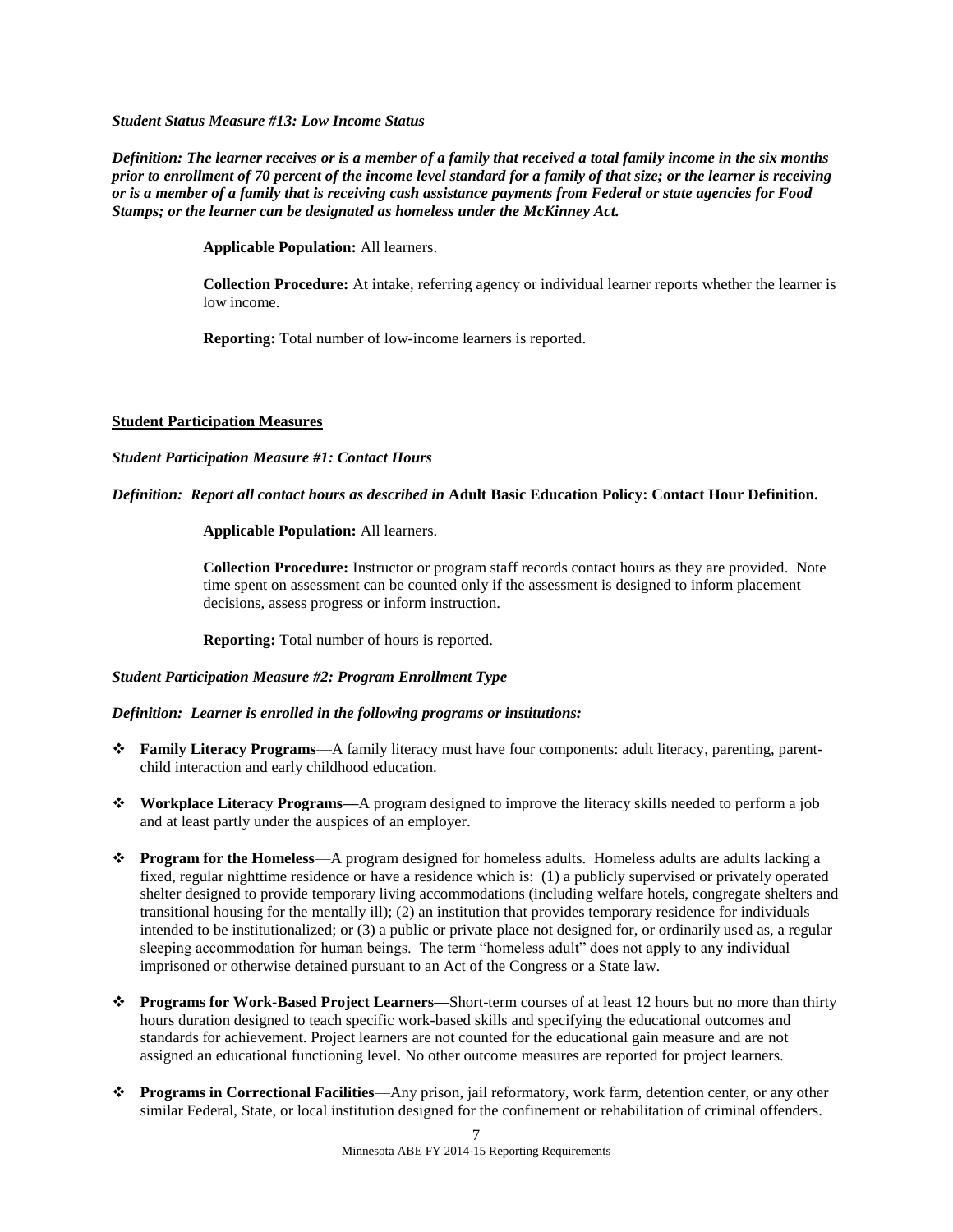- **Community Corrections Programs**—A community-based rehabilitation facility or halfway house.
- **Other Institutional Program**—Any other medical or special institution.
- $\triangle$  **Distance Education—Formal learning activity where students and instructors are separated by geography, time** or both for the majority of the instructional period. Distance learning materials are delivered through a variety of media including, but not limited to, print, audio recording, videotape, broadcasts, computer software, webbased programs and other online technology. Teachers support distance learners through communication via mail, telephone, e-mail or online technologies and software.

Note: For participants who receive both distance education and traditional classroom instruction during a program year (such as through a blended distance-classroom approach or concurrent enrollment in both types of instruction), programs should indentify the participant as participating in a distance education program if 75% or more of the participants hours were accrued according to Minnesota's Contact Hour Policy for On Line/Distance Learning.

#### **Applicable Population: All** learners.

**Collection Procedure: At** intake, program counts learner as entering the appropriate program or category.

**Reporting:** Total number of learners in each program or category is reported. The number of learners in each program type can be used to analyze the performance of these participants separately from the overall adult education population.

### **Outcome Measures**

#### *Core Outcome #1: Educational Gain*

#### *Definition: Learner completes or advances one or more educational functioning levels from starting level measured on entry into the program.*

**Applicable Population:** All learners excluding work-based project learners.

**Collection Procedure:** At intake, an individual learner's educational functioning level as described in the Assessment Requirements and Procedures section (pg. 19). The functional level descriptors and test score ranges describe what a learner entering that level can do in the areas of reading and writing, numeracy, speaking and listening and/or functional or workplace skills. Programs need not assess the learner in all areas, but the assessment should be in the areas in which instruction will be focused. If the learner is functioning at different levels in the areas assessed, the lowest functioning level should be the basis for initial placement. To determine gain, the learner should be tested again at least once after a standard instructional period, at the end of the class or at the end of the program year. If more than one test is given, the latest assessment should be used to determine advancement. An "advance" or "completion" is recorded if, according to a subsequent assessment, the student has skills corresponding to one or more levels higher than the incoming level in the areas initially used for placement. The lowest functioning level should again be used to make this determination. The Educational Functioning Level Descriptors tables (pg. 21) provide entry-level descriptors and test score ranges for the educational functioning levels.

**Reporting:** Total number of learners who complete a level during the program year is reported and a rate or percentage of level completion can be computed. The number who continue in the program after completing a level, the number who fail to complete a level and leave the program and the number who remain in the same level are recorded to obtain a fuller picture of student flow and retention.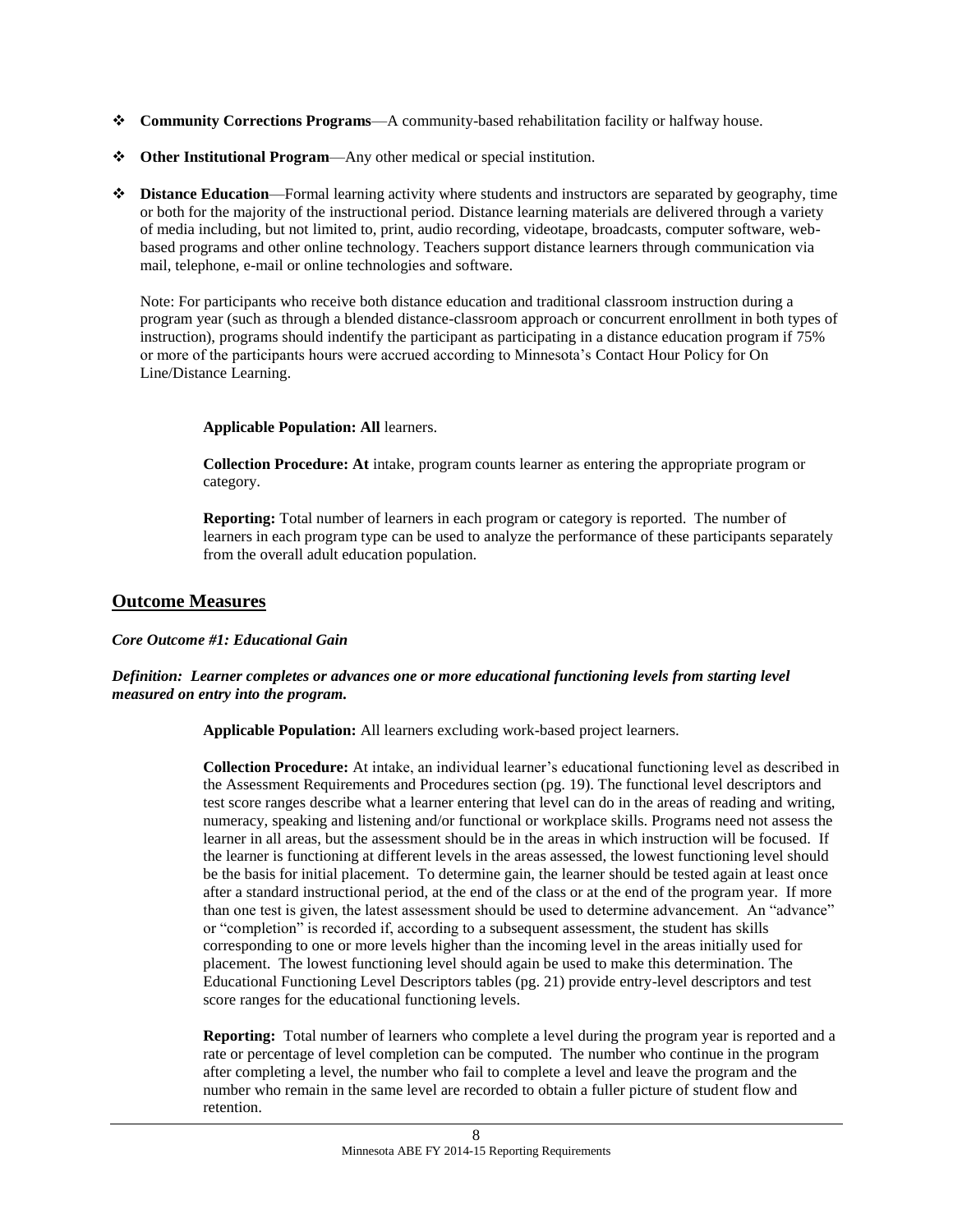#### *Core Outcome #2: Entered Employment*

#### *Definition: Learner obtains a job before the end of the first quarter after the program exit quarter.*

**Applicable Population:** Learners who are not employed at time of entry and who have a main or secondary goal of obtaining employment.

**Collection Procedure:** At intake, the local program collects the individual learner's employment status and employment goal. Entered employment is measured any time from enrollment until the end of the first quarter after program exit quarter by learner self-report and by local follow-up survey or data matching procedures. Note employment can be recorded while the student is enrolled. *Employment* is defined as working in a paid, unsubsidized job, or working 15 hours or more per week in an unpaid job on a farm or business operated by a family member or the student. The *exit quarter* is the quarter when instruction ends; the learner terminates, or has not received instruction for 90 days and is not scheduled to receive further instruction.

**Reporting:** Total number of learners in the workforce who are unemployed at entry and had a main or secondary goal of obtaining employment is reported along with related data elements including: the status of the local follow-up effort (contacted or not), the status of the goal (met or unmet) and the students social security number.

#### *Core Outcome #3: Retained Employment*

#### *Definition: Learner remains employed in the third quarter after exit quarter.*

**Applicable Population:** Learners who, at time of entry were not employed and had a main or secondary goal of obtaining employment, and who entered employment by the first quarter after exit quarter; or learner is employed at entry and has a primary or secondary goal of improved or retained employment.

**Collection Procedure:** For students who obtain a job while enrolled, retained employment is measured in the third quarter after obtaining the job. For students who obtain a job within the first quarter after the exit quarter and students who are employed at entry and had a goal of improved employment, retained employment is measured in the third quarter after exit quarter.

**Reporting:** Total number of learners in the workforce who were not employed at entry, had a primary or secondary goal of obtaining employment and who entered employment; and learners employed at entry with a primary or secondary goal of improved or retained employment is reported along with related data elements including: the status of the local follow-up effort (contacted or not), the status of the goal (met or unmet) and the students social security number.

#### *Core Outcome #4: Receipt of a Secondary School Diploma*

#### *Definition: Learner obtains a diploma, or state-recognized equivalent, documenting satisfactory completion of secondary studies (high school or adult high school diploma).*

**Applicable Population:** All learners with a main or secondary goal of obtaining a secondary school diploma or its recognized equivalent.

**Collection Procedure:** Secondary school diploma attainment is recorded anytime during the program year.

**Reporting:** Total number of learners who had this goal is reported along with related data elements including: the status of the local follow-up effort (contacted or not), the status of the goal (met or unmet) and the learner's social security number.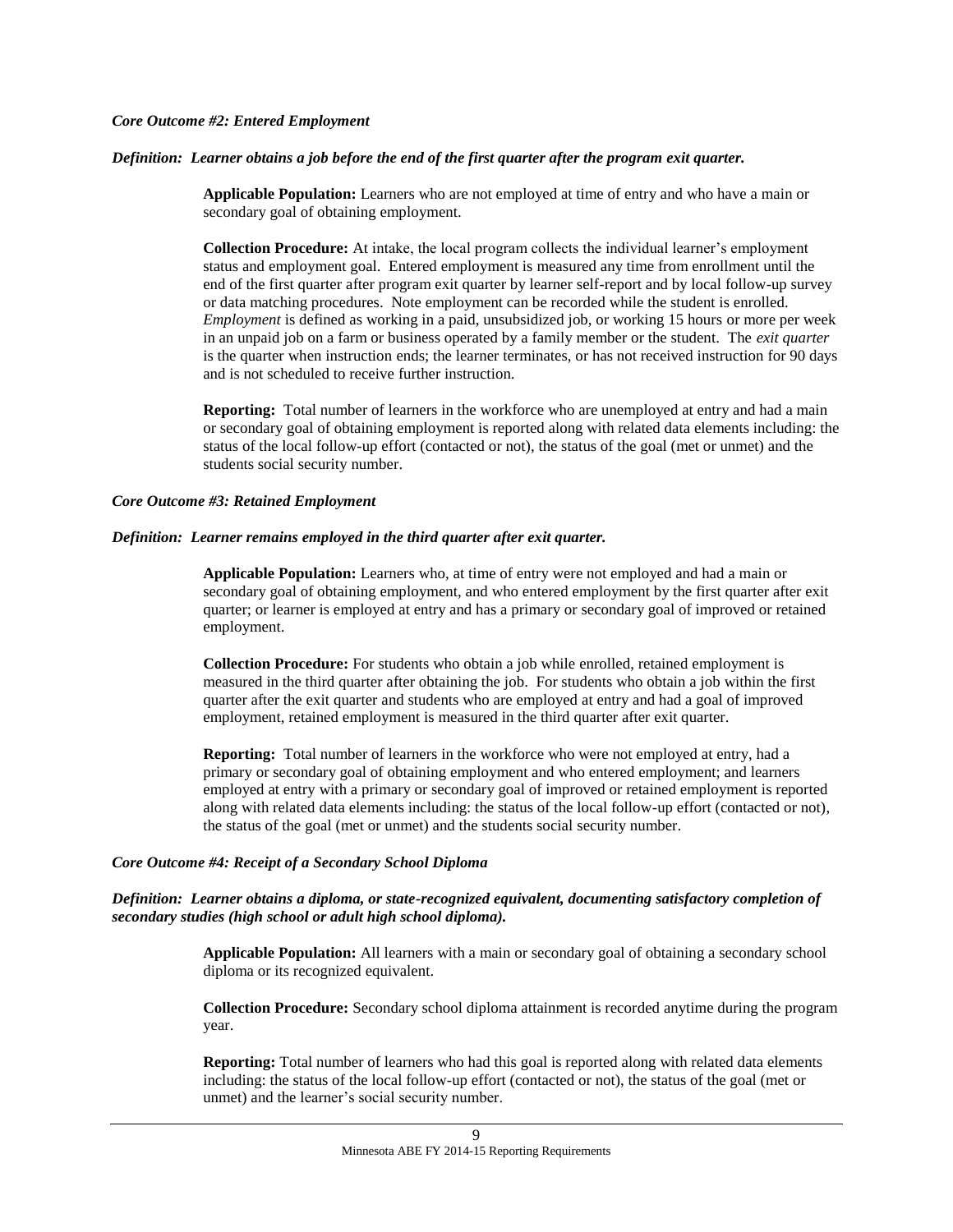#### *Core Outcome #5: Receipt of GED*

#### *Definition: Learner obtains certification of attaining passing scores on the General Education Development (GED) tests.*

**Applicable Population:** All learners with a main or secondary goal of passing the GED tests.

**Collection Procedure:** GED test passage attainment is recorded anytime during the program year.

**Reporting:** Total number of learners who had this goal is reported along with related data elements including: the status of the local follow-up effort (contacted or not), the status of the goal (met or unmet) and the learner's social security number.

#### *Core Outcome Measure #6: Placement in Postsecondary Education*

#### *Definition: Learner enrolls in a postsecondary educational program that does not duplicate other services or training received, regardless of whether the prior services or training were completed.*

**Applicable Population:** All learners with a goal of placement in postsecondary education.

**Collection Procedure:** Placement is recorded any time during the program year.

**Reporting:** Total number of learners who had this goal is reported along with related data elements including: the status of the local follow-up effort (contacted or not), the status of the goal (met or unmet) and the learner's social security number.

#### *Core Outcome #7: Placement in Postsecondary Training*

#### *Definition: Learner enrolls in an occupational skills training program that does not duplicate other services or training received, regardless of whether the prior services or training were completed.*

**Applicable Population: All** learners with a goal of placement in postsecondary training.

**Collection Procedure:** Placement is recorded any time during the program year.

**Reporting:** Total number of learners who had this goal is reported along with related data elements including: the status of the local follow-up effort (contacted or not), the status of the goal (met or unmet) and the learner's social security number.

#### *Project Learner #1: Completed Work-based Project Learner Activity*

*Definition: Learner acquires the skills taught in a short-term learning course designed to teach specific workbased skills. A short-term course is an instructional program of at least 12 hours but no more than 30 hours duration.*

> **Applicable Population: Learners** enrolled in a short-term course and designated at entry as workbased project learners.

**Collection Procedure: At** intake, the individual learner is identified as a work-based project learner and as entering a project learning instructional activity. The instruction must be designed to teach work-based skills and must specify the educational outcomes and standards for achievement. The final assessment of skill achievement must be a standardized test or a performance-based assessment with standardized scoring rubrics.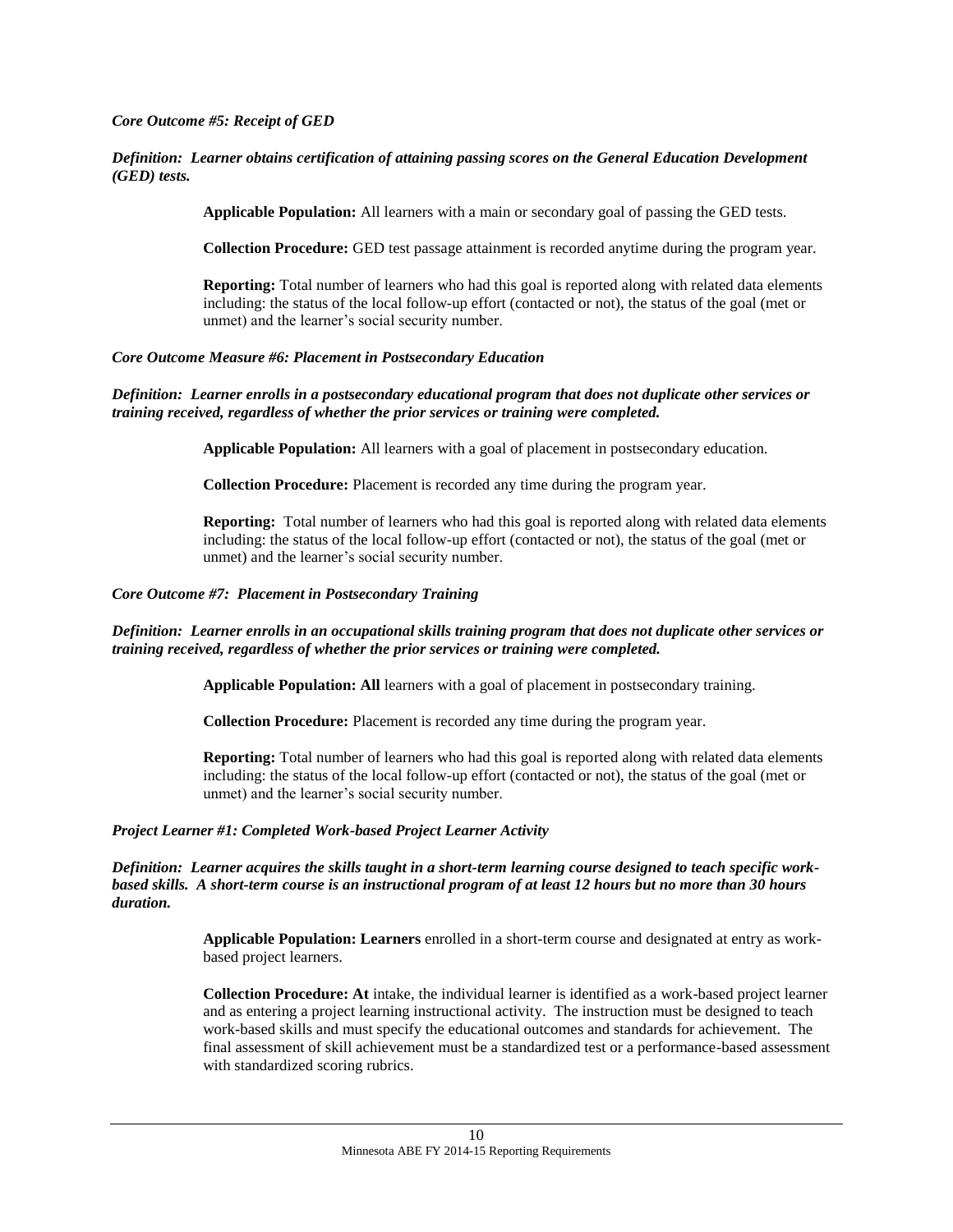**Reporting:** Total number of learners who completed a work-based project learner activity is recorded. A rate or percentage can be computed by dividing this total by the total relevant population (number of work-based project learners). Project learners are not counted for the educational gain measure and are not assigned an educational functioning level. No core outcome measures are reported for project learners.

#### *Secondary Employment Outcome #1: Reduction in Receipt of Public Assistance*

#### *Definition: Learner's Minnesota Family Investment Plan (MFIP) grant eliminated due to employment or increased income.*

**Applicable Population: Learners** who are participating in MFIP at the time of enrollment in the program.

**Collection Procedure: At** intake, individual learner's public assistance receipt status (MFIP participation) is collected. Information on elimination of the grant is recorded by learner self-report and by local survey or data matching methodology.

**Reporting:** Total number of learners who had this goal is reported along with related data elements including: the status of the local follow-up effort (contacted or not), the status of the goal (met or unmet) and the learner's social security number.

#### *Secondary Community Outcome #1: Achieved Citizenship Skills*

#### *Definition: Learner attains the skills needed to pass the U.S. citizenship exam.*

**Applicable Population:** All learners with a main or secondary goal of obtaining citizenship skills.

**Collection Procedure:** Attainment of skills needed to pass the U.S. citizenship exam are assessed and recorded by program staff.

**Reporting:** Total number of learners who obtained skills to pass the citizenship exam is reported. A proportion or rate can be computed by dividing this total by the total relevant population (number of learners who enrolled in citizenship classes or had a main or secondary goal of citizenship).

#### *Secondary Community Outcome #2: Voting Behavior*

#### *Definition: Learner registers to vote or vote for the first time during instruction anytime during the program year.*

**Applicable Population:** All learners who, at time of enrollment, are not registered to vote or who have never voted. Note that there is no corresponding goal/reason for attending or student status measure for this outcome.

**Collection Procedure:** Information on voting or voter registration is obtained through learner self report and by local program survey.

**Reporting:** Total number of learners who had this goal is reported along with related data elements including: the status of the local follow-up effort (contacted or not) and the status of the goal (met or unmet).

#### *Secondary Community Outcome #3: General Involvement in Community Activities*

#### *Definition: Learner increases involvement in the following community activities:*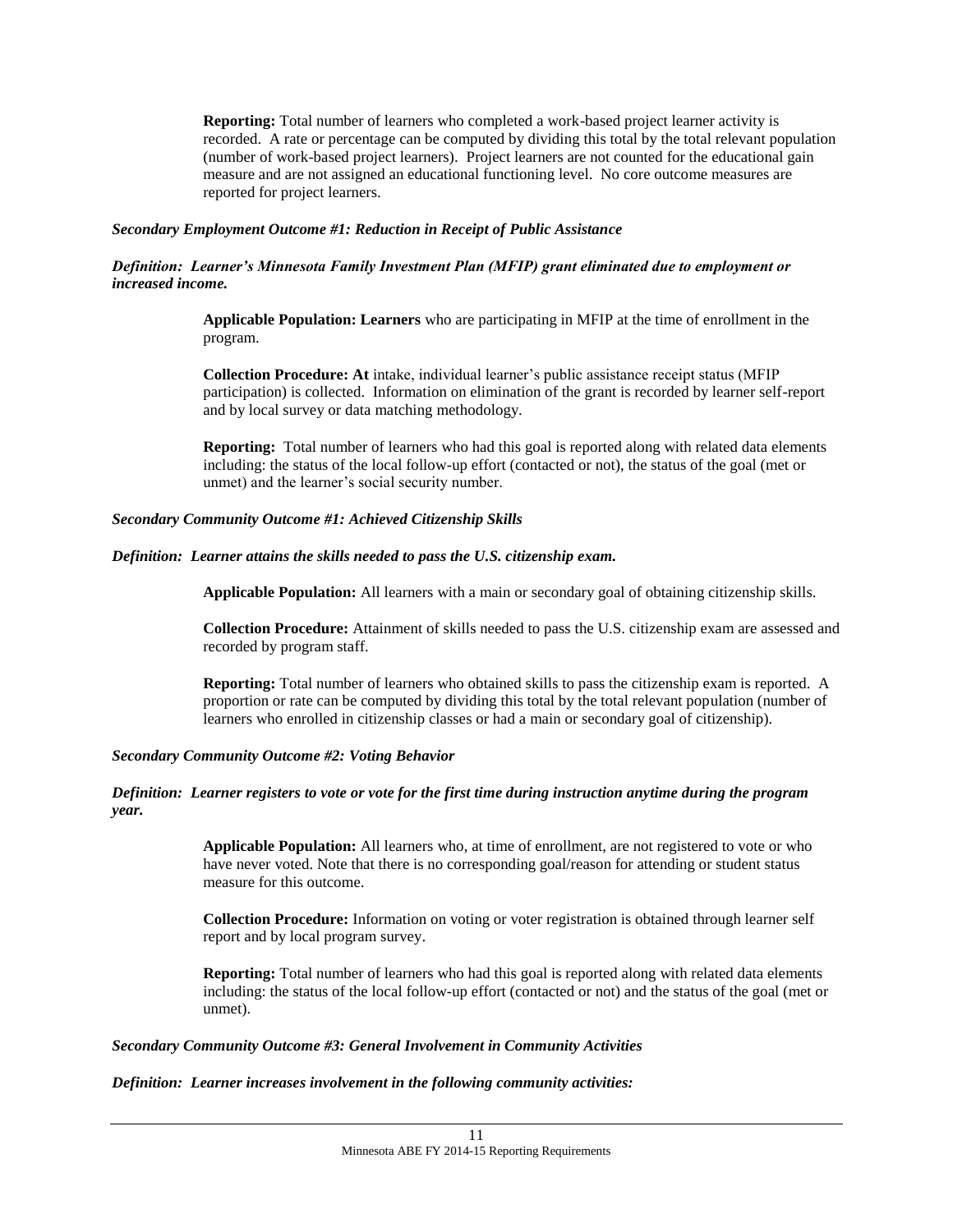- Attending or organizing meetings of neighborhood, community or political organizations;
- Volunteering to work for such organizations;
- $\triangle$  Contributing to the support of such organizations; and
- Volunteering to work on community improvement activities.

**Applicable Population:** All learners. Note that there is no corresponding goal/reason for attending or student status measure for this outcome.

**Collection Procedure:** Information on increased involvement in community activities is obtained through learner self report and by local program survey.

**Reporting:** Total number of learners who had this goal is reported along with related data elements including: the status of the local follow-up effort (contacted or not) and the status of the goal (met or unmet).

#### *Secondary Family Outcome #1: Involvement in Children's Education*

#### *Definition: Learner increases involvement in the education of dependent children under his or her care, including:*

- $\triangleleft$  Helping children more frequently with their school work;
- Increased contact with children's teachers to discuss children's education; and
- $\bullet$  More involvement in children's school, such as by attending school activities and parent meetings, and volunteering to work on school projects.

**Applicable Population:** All learners, those enrolled in family literacy programs.

**Collection Procedure:** Information on increased involvement in children's education is obtained through learner self-report and by local program survey.

**Reporting:** Total number of learners who had this goal is reported along with related data elements including: the status of the local follow-up effort (contacted or not) and the status of the goal (met or unmet).

#### *Secondary Family Outcome #2: Involvement in Children's Literacy-Related Activities*

#### *Definition: Learner increases involvement in the literacy-related activities of dependent children under his or her care, including:*

- Reading to children;
- $\div$  Visiting a library; and
- Purchasing books or magazines for children.

**Applicable Population:** All learners, particularly those enrolled in family literacy programs.

**Collection Procedure:** Information on increased involvement in children's literacy related-activities is obtained through learner self report and by local program survey.

**Reporting:** Total number of learners who had this goal is reported along with related data elements including: the status of the local follow-up effort (contacted or not) and the status of the goal (met or unmet).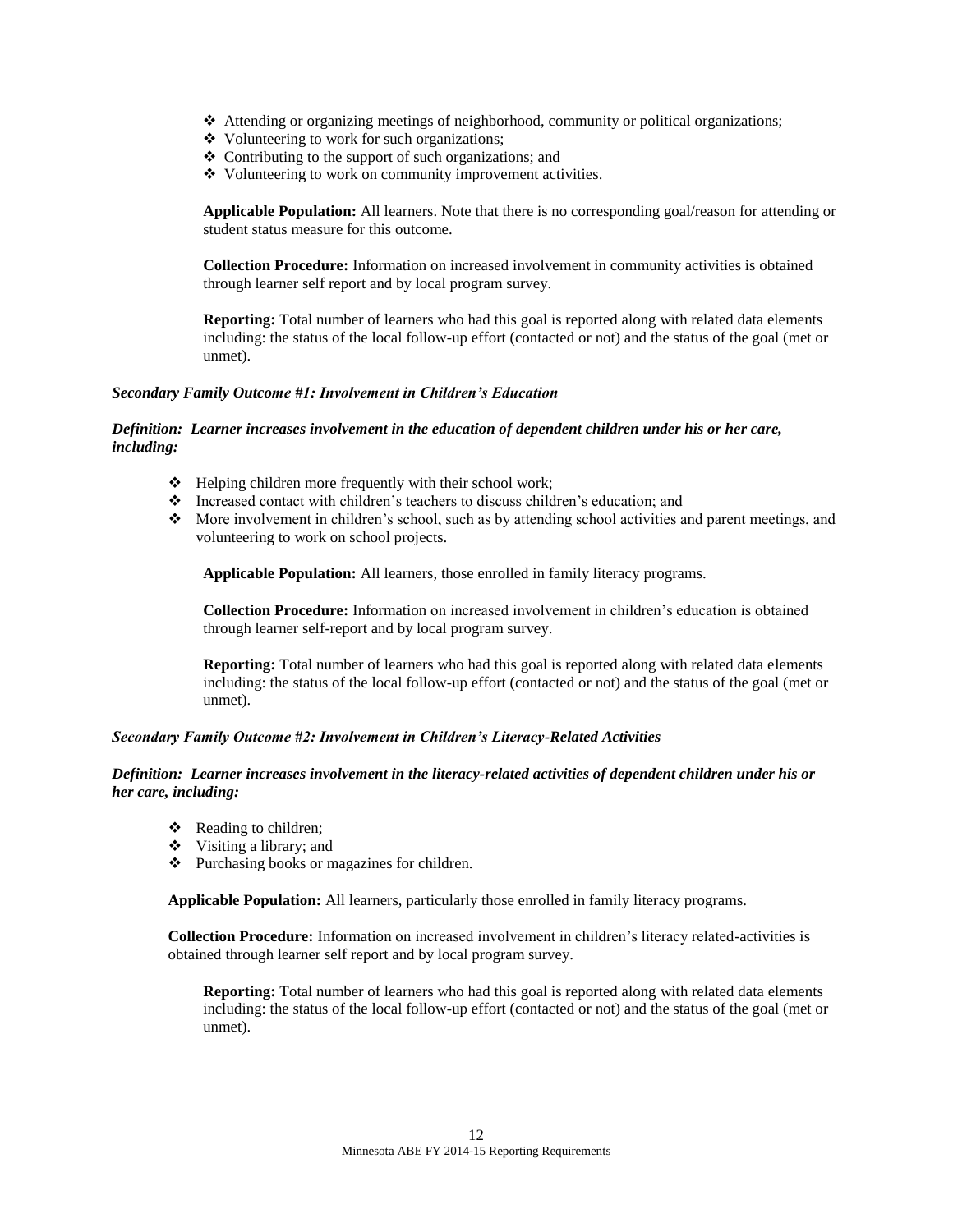# *Section II Required Data Elements and Collection Procedures*

# **Data Elements by Collection Method/Collection Time**

| <b>Data Element</b>                            | <b>Methodology</b>                     |
|------------------------------------------------|----------------------------------------|
| <b>Student Identification</b>                  |                                        |
| Name                                           | Direct program report (intake)         |
| Social Security Number (optional)*             | Direct program report (intake)         |
| <b>Demographic Measures</b>                    |                                        |
| Ethnicity                                      | Direct program report (intake)         |
| Gender                                         | Direct program report (intake)         |
| Age                                            | Direct program report (intake)         |
| <b>Student Status Measures</b>                 |                                        |
| Goal(s)/Reasons for attending (main and        | Direct program report (intake)         |
| secondary)                                     |                                        |
| Educational functioning level at intake        | Direct program report (intake)         |
| Labor force status                             | Direct program report (intake)         |
| Public assistance status                       | Direct program report (intake)         |
| Disability status                              | Direct program report (intake)         |
| Rural residency status                         | Direct program report (intake)         |
| Displaced homemaker                            | Direct program report (intake)         |
| Single parent status                           | Direct program report (intake)         |
| Dislocated worker status                       | Direct program report (intake)         |
| Learning disabled adult                        | Direct program report (intake)         |
| School district of residence                   | Direct program report (intake)         |
| County of residence                            | Direct program report (intake)         |
| <b>Student Participation Measures</b>          |                                        |
| Contact hours                                  | Direct program report (ongoing)        |
| $\overline{\text{Program}}$ enrollment type(s) | Direct program report (intake/ongoing) |
| Pre-test Results                               | Direct program report (intake/ongoing) |
| <b>Post-test Results</b>                       | Direct program report (intake/ongoing) |
| <b>Outcome Measures</b>                        |                                        |
| Educational gain                               | Direct program report (assessment)*    |
| Entered employment                             | Direct program report (ongoing)**      |
| Retained employment                            | Direct program report (ongoing) **     |
| Receipt of a secondary school diploma          | Direct program report (ongoing)*       |
| Receipt of a GED                               | Direct program report (ongoing) **     |
| Placement in postsecondary education           | Direct program report (ongoing) **     |
| Placement in postsecondary training            | Direct program report (ongoing) **     |
| Completed work-based project learner activity  | Direct program report (assessment)*    |
| Achieved citizenship skills                    | Direct program report (assessment)*    |
| Reduction in public assistance                 | Direct program report (ongoing)*       |
| Voting behavior                                | Direct program report (ongoing)*       |
| Involvement in community activities            | Direct program report (ongoing)*       |
| Involvement in children's education            | Direct program report (ongoing)*       |
| Involvement in children's literacy activities  | Direct program report (ongoing)*       |
| * By local follow-up                           |                                        |
| ** By data match                               |                                        |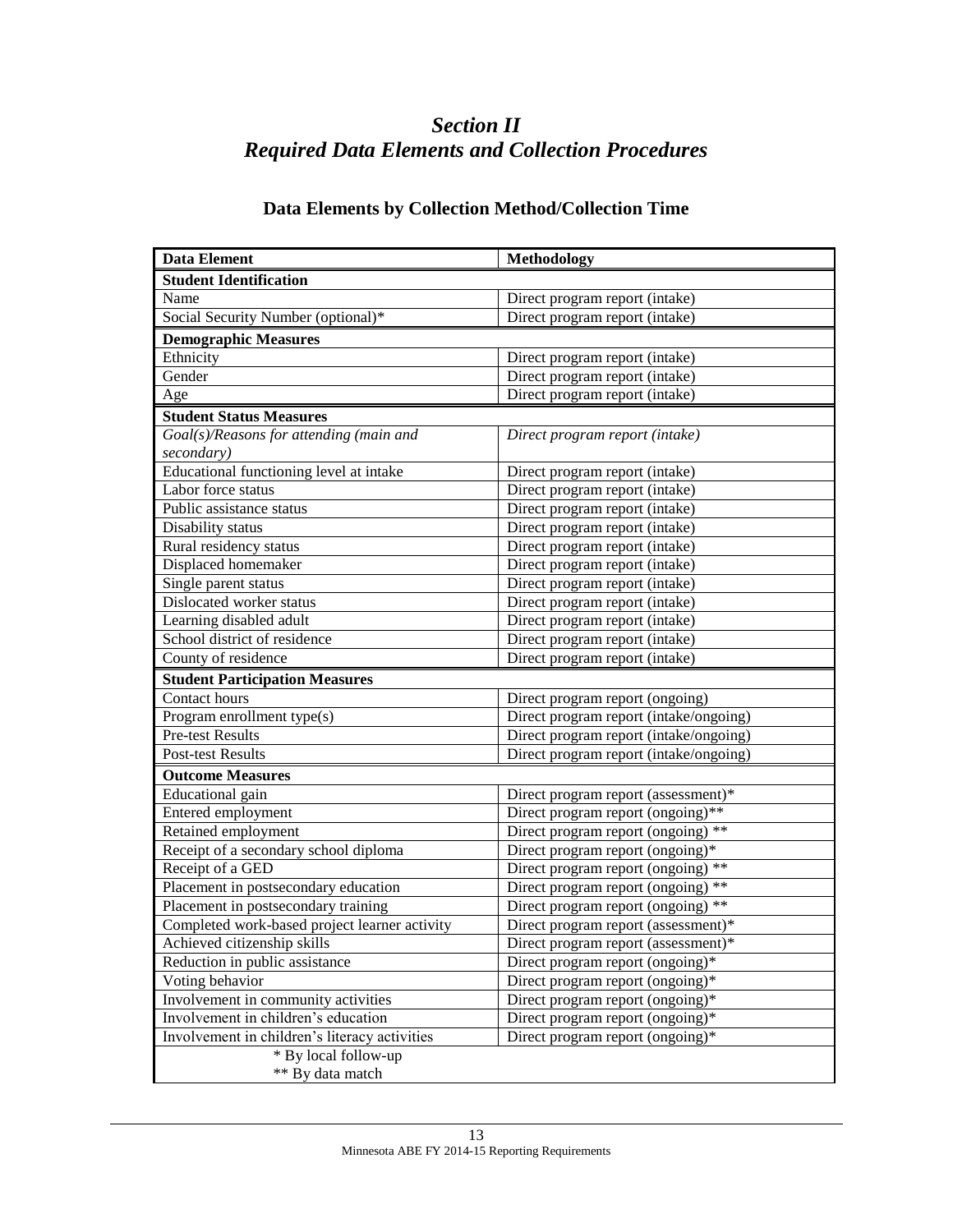## **Student Identification**

**Name**—Students first and last name should be recorded.

**Social Security Number**—Students social security number may be collected as provided for in Minnesota Statutes section 124D.52, subdivision 7 and 13.32 (m).

## **Procedures for Collecting Student Demographic Measures**

These measures should be collected at intake into the program. More extensive definitions are included in section II.

**Ethnicity**—Student ethnicity should be coded into one of the following categories by the student or through observation by staff:

- American Indian or Alaskan Native
- $\checkmark$  Asian
- $\checkmark$  Native Hawaiian or Pacific Islander
- $\checkmark$  Black or African American, not Hispanic Origin
- $\checkmark$  Hispanic or Latino
- $\checkmark$  White, not Hispanic Origin

**Gender**—Student gender should be coded as male or female by the student or through observation by staff.

**Age**—Student birthdate should be recorded by the student or by staff from documentation, such as student identification or documentation from a referring agency.

### **Procedures for Collecting Student Status Measures**

**Learner goals or reasons for attending (optional)**—For state and federal reporting purposes, the student can designate at intake a *main* reason and, if applicable, a *secondary* reason for attending the adult education class. At least one goal must be selected. Local staff, such as the teacher or a counselor should assist the student in selecting these goals as part of the process for developing the student's Personal Education Plan (see Assurances item 1). The selection of a goal is important, since the program performance will be assessed by comparing students' outcomes to their stated goals. For example, in examining employment measures, a rate or percentage will be computed by dividing the number of students who obtained a job with the number of students who designated obtaining a job as a goal. Note that programs may choose to record and track additional goals, e.g. obtain drivers license, for local program purposes. The main and secondary goals to be used for state and federal reporting are:

- $\checkmark$  Improve basic literacy skills
- $\checkmark$  Improve English language skills
- $\checkmark$  Obtain a job
- $\checkmark$  Retain current job
- $\checkmark$  Earn a secondary school diploma
- $\checkmark$  Earn a GED certificate
- $\checkmark$  Enter postsecondary education
- $\checkmark$  Enter postsecondary training
- $\checkmark$  Achieve work-based project learner goal
- $\checkmark$  Obtain citizenship skills

**Educational Functioning Level at Intake—**At intake, an individual learner's educational functioning level is determined by pre-testing with the appropriate CASAS test and by comparing the learners functioning to the CASAS score ranges and level descriptors included in the Educational Functioning Levels Descriptors tables. Note that Work-based Project Learners need not be assigned an educational functioning level. The levels to be used are: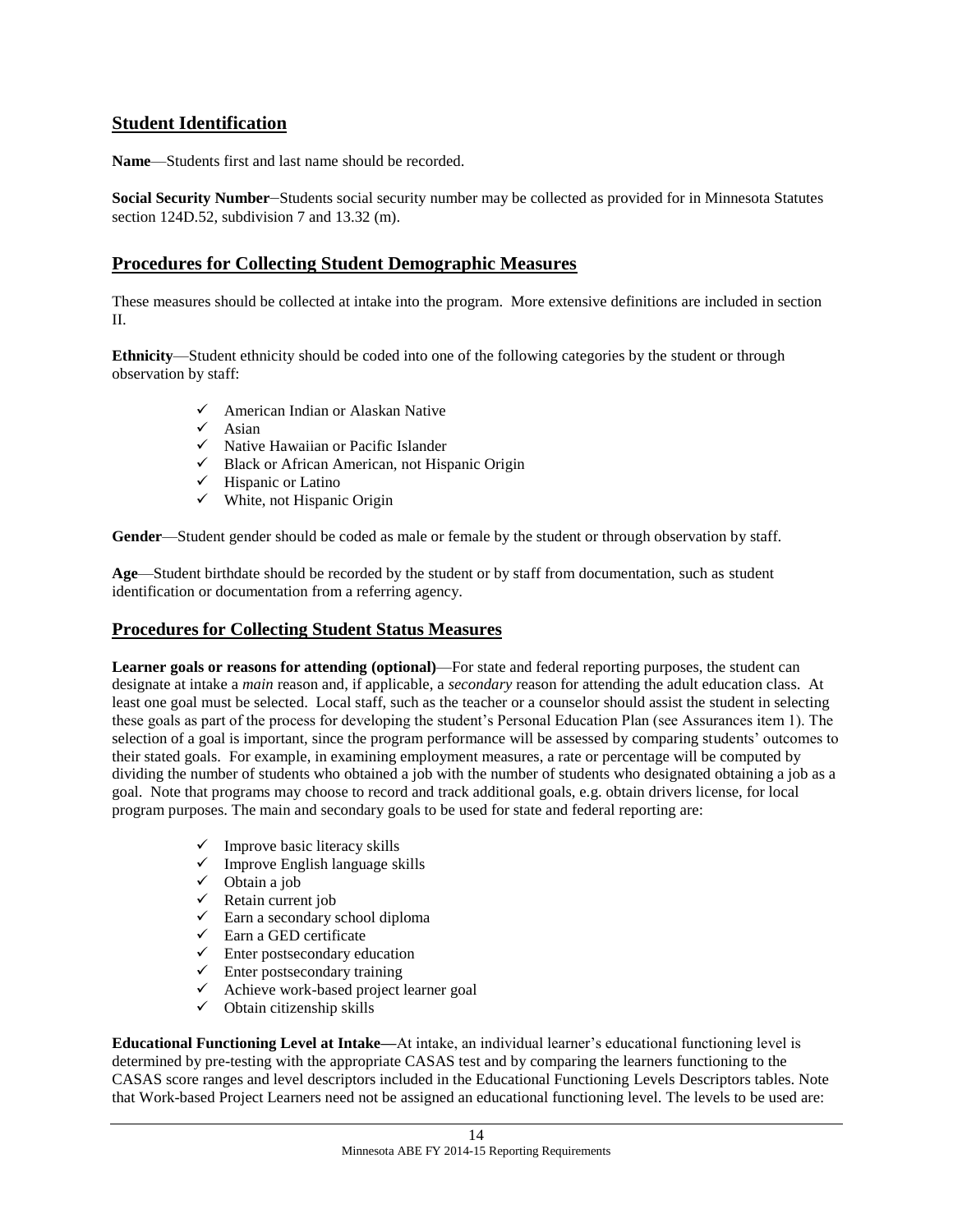- $\checkmark$  ABE Beginning Literacy
- $\checkmark$  ABE Beginning Basic Education
- $\checkmark$  ABE Intermediate Low
- $\checkmark$  ABE Intermediate High
- $\checkmark$  ASE Low
- $\checkmark$  ASE High
- $\checkmark$  ESL Beginning Literacy
- $\checkmark$  ESL Beginning
- $\checkmark$  ESL Intermediate Low
- $\checkmark$  ESL Intermediate High
- ESL LowAdvanced
- $\checkmark$  ESL High Advanced

**Labor force status**—Student employment status at the time of entry into the program should be recorded by the student or by staff from documentation from a referring agency into the following categories:

- $\checkmark$  Employed
- $\checkmark$  Unemployed
- $\checkmark$  Not in the labor force

**Public assistance status**—Record whether the student is receiving any of the following forms of financial assistance from public agencies. Public assistance status should be recorded by the student or by staff from documentation from a referring agency into the following categories:

- $\checkmark$  Yes MFIP
- $\checkmark$  Yes Other
- No or *blank*

**Disability status**—Record whether the student has a physical, mental or learning disability that restricts one or more major life activities, such as walking, seeing, hearing or learning. A disability should be recorded if it can be directly observed, is documented, or can be assessed through a valid assessment instrument or procedure designed to identify disabilities.

**Rural residency status**—Record whether the learner resides in a rural area—i.e., a place with a population of less than 2,500 and not near any metropolitan area with a population greater than 50,000 from student self-report or documentation.

**Displaced homemaker**—Designate a learner as a displaced homemaker if he or she has been providing unpaid services to family members in the home and has been dependent on the income of another family member, but at enrollment is no longer supported by that income. The learner must also be unemployed or underemployed and having difficulty obtaining a job. Obtain this information through self-report or documentation from referring agency.

**Single parent status**—Record whether the learner has sole custodial support of one or more dependent children from self-report or documentation.

**Dislocated worker status**—Designate a learner as dislocated if he or she has been laid off of a job or has received notice of impending layoff. Obtain this information from self-report or documentation.

**Learning-disabled adult**—Designate a learner as a learning disabled adult if he or she has deficits related to neurological impairments in capacity in defined limited areas related to learning. Obtain this information from selfreport or documentation.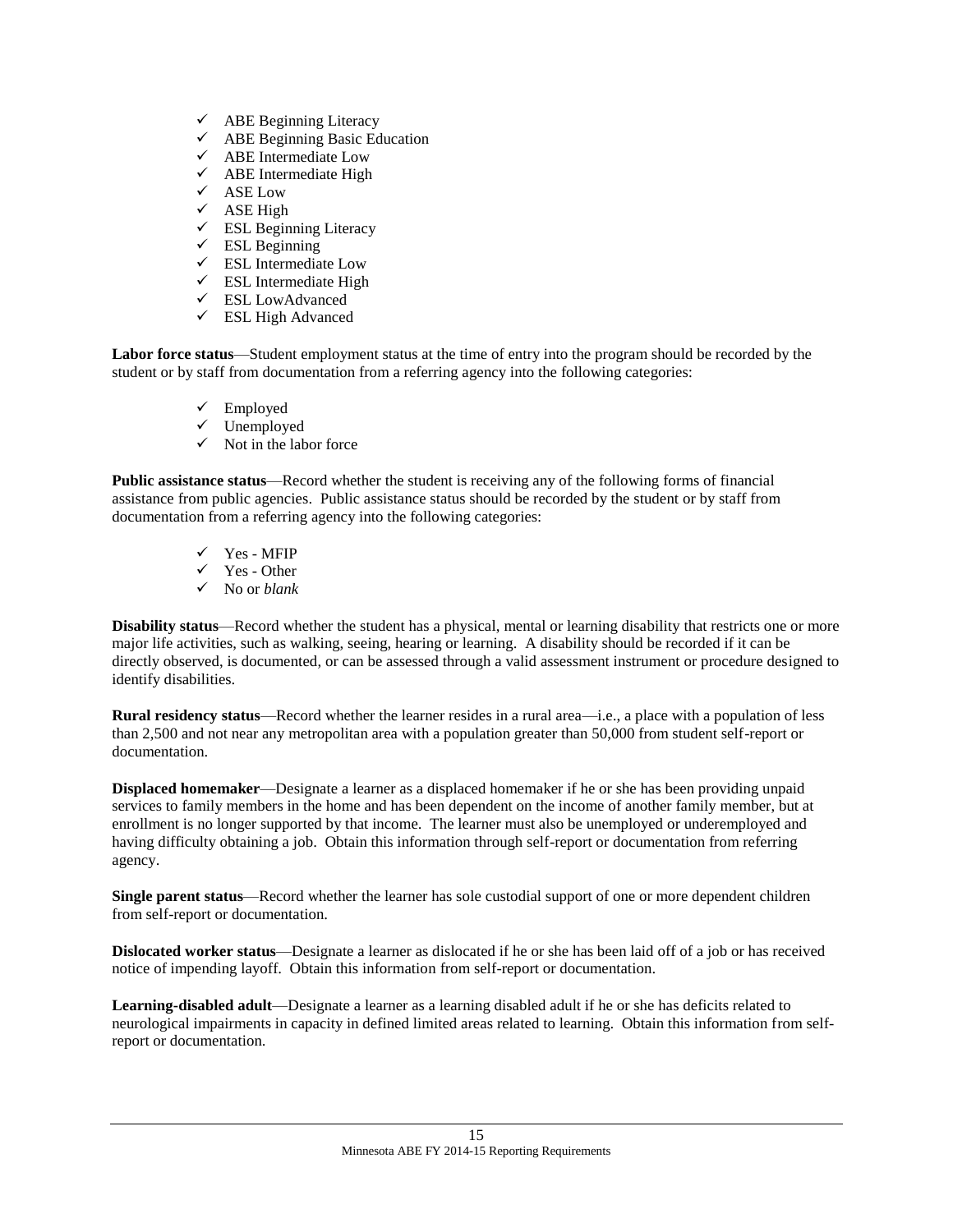# **Procedures for Collecting Participation Measures**

**Contact Hours—**Contact hours are the number of instructional hours the learner receives. All time the learner spends in a program-sponsored activity designed to promote student learning in the curriculum should be counted. Activities to count include: time in class receiving instruction; time in a learning lab, such as a computer lab; time spent with a program-sponsored tutor; and time on assessment activities, including initial assessment and follow-up tests, such as post-tests.

Teachers or other instructional staff in the classroom are normally responsible for recording attendance hours, although students can also directly record their attendance through a classroom log. Attendance should be recorded individually for each student every time the class meets and for all adult education classes in which the student is enrolled. Teachers should submit contact hours on a regular basis for entry into the program's data management system. Frequent reporting, such as weekly or monthly, is recommended to reduce the possibility of error. Paper copies that record daily students attendance hours should be retained for audit purposes.

**Program Enrollment Type--**Indicate the program component(s) in which the student is enrolled. This designation allows for separate analyses of students enrolled in individual program areas. Enrollment in other program components must be explicitly recorded.

- $\checkmark$  Family literacy
- $\checkmark$  Workplace literacy
- $\checkmark$  Program for the homeless
- $\checkmark$  Correctional facility
- $\checkmark$  Community corrections program
- $\checkmark$  Other institutional program.

## **Procedures for Collecting Outcome Measures**

**Educational Gains**—As described in the *Assessment Requirements and Procedures* section, educational gains should be determined by pre- and post-testing with the appropriate assessments and by comparing the student's performance to the educational functioning level descriptors. Level changes may be recorded only for those students who have been post-tested and whose post-test score falls in the test score range of a higher educational functioning level.

**Entered Employment, Retained Employment, Receipt of a GED**—For learners who have any of these goals as a main or secondary goal, record attainment of the goal at any time during a learner's participation in the program. (*For those programs that choose to collect SS#, these outcomes will also be followed-up by data matching. Programs choosing not to collect SS# must follow-up by local survey)*

**Receipt of Secondary Diploma, Placement in Postsecondary Education, Placement in Postsecondary Training (Optional)**—For learners who have any of these goals as a main or secondary goal, record attainment of the goal at any time during a learner's participation in the program. (*Programs must also follow-up by local survey.)*

**Completed Work-based Project Learner Activity**—For learners whose goal is to achieve a work-based project learner goal, completion should be determined by post-testing.

**Achieved Citizenship Skills**—For all learners whose primary or secondary goal is to achieve citizenship skills achievement should be determined by post-testing.

**Reduction in Public Assistance**—For all learners who are participating in MFIP and/or receiving some other form of public assistance at intake, record if the learner stops receiving public at any time during their participation in the program. (*This outcome may also be followed-up either by local survey.)*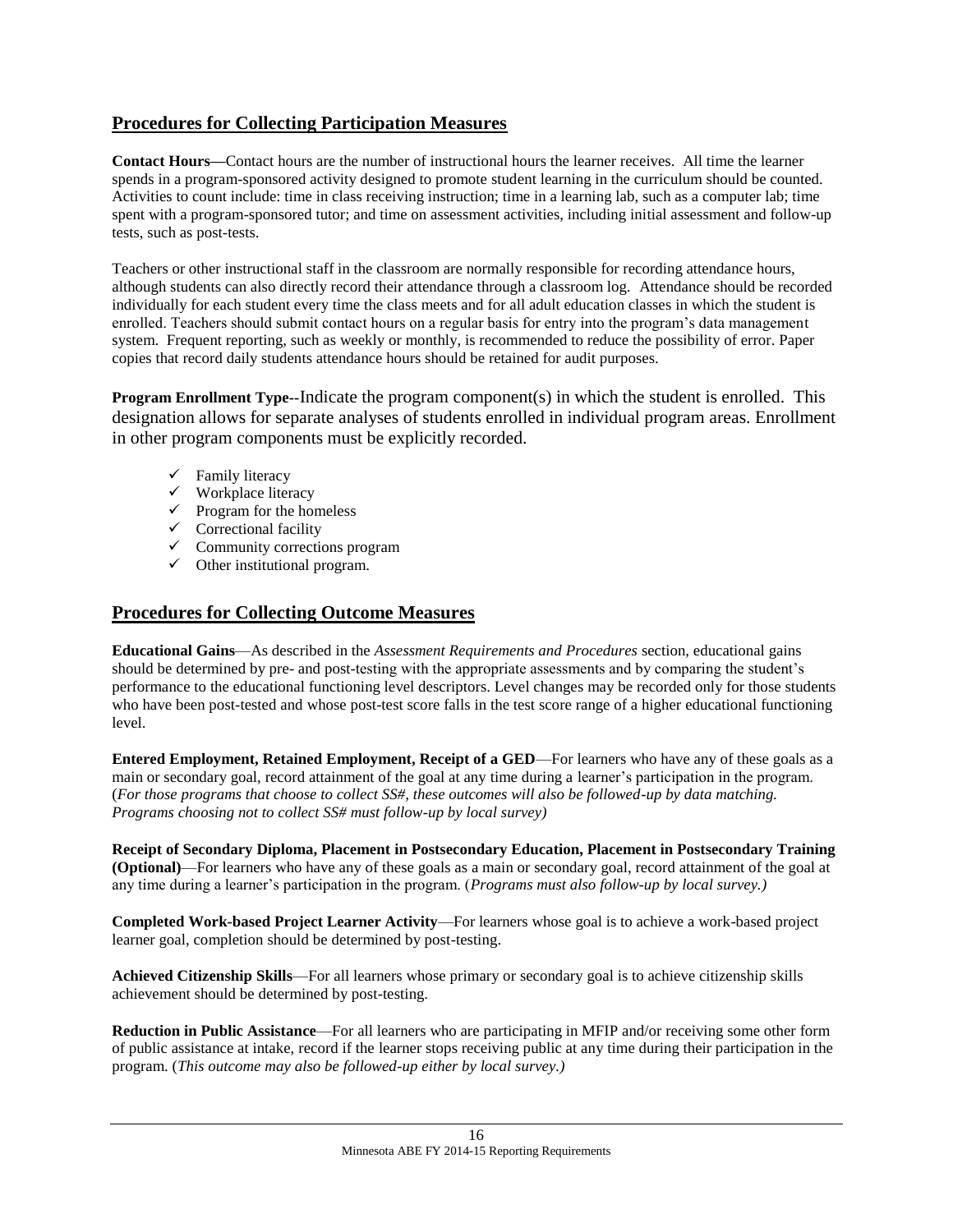**Voting Behavior**—For all learners who at time of enrollment are not registered to vote or have never voted, record if they register or vote for the first time. (*This outcome must also be followed-up by local survey.).*

**Involvement in Community Activities**—For all learners, record if they increase their involvement in community activities. (*This outcome must also be followed-up by local survey.).*

**Involvement in Children's Education or Literacy Activities**—For all learners, especially those participating in family literacy programs, record if they increase involvement in their children's education or literacy-related activities. (*This outcome must also be followed-up by local survey.).*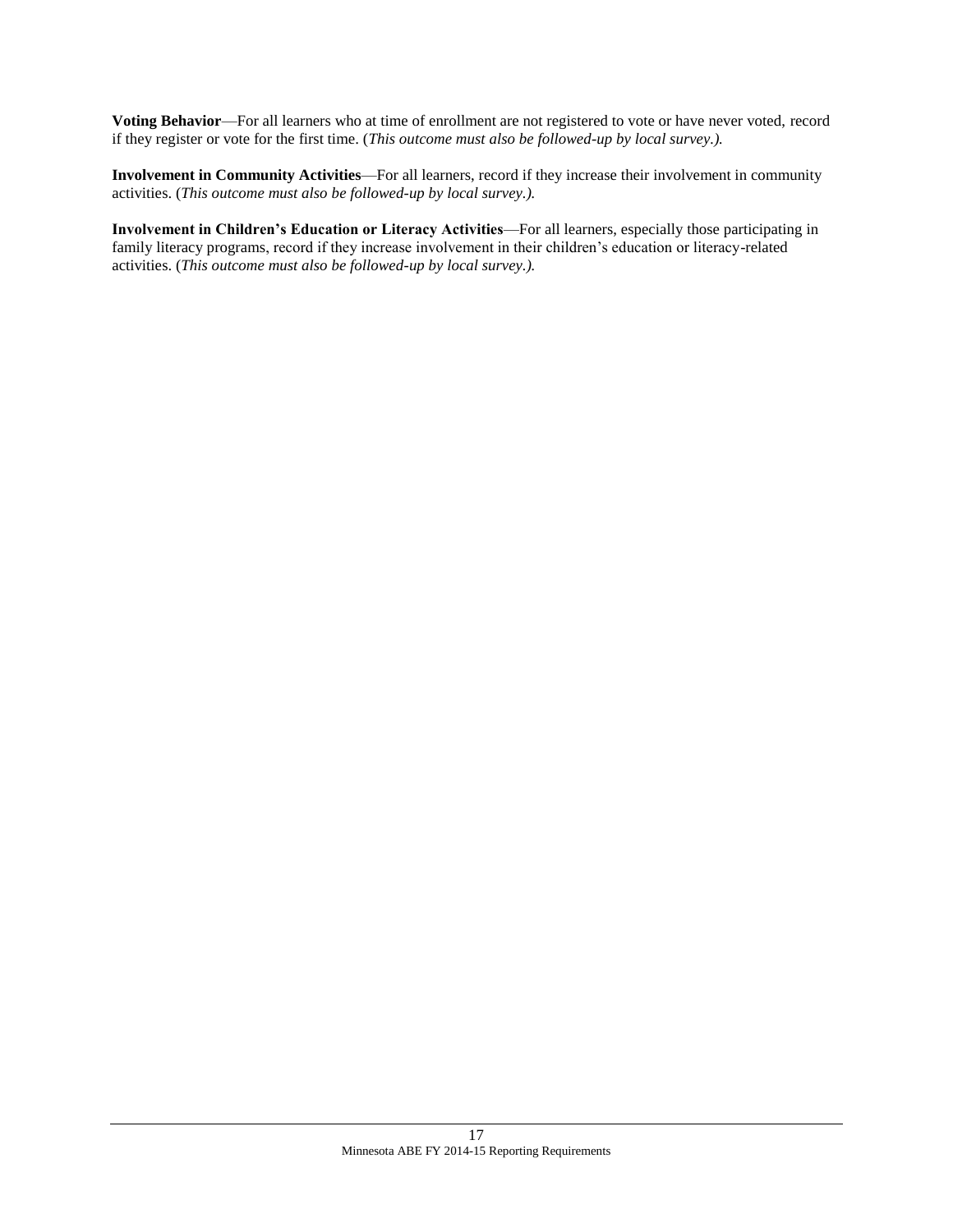## **Data Collection Steps**

- Step #1: For all learners, at intake collect and record all applicable demographic and student status measures.
- Step #2: For all learners, at intake identify and record the learner's primary and, if applicable secondary goals/reason(s) for attending.
- Step #3: For learners who are participating in *Familiy Literacy Programs, Workplace Literacy Programs, Programs for the Homelss, Programs for Work-based Project Learners, Programs in Correctional Facilities, Community Corrections Programs, Other Institutional Programs*, and Distance Education, record the program(s) in which they are participating.
- Step #4: For all learners *except those whose only identified goal/reason for attending is work-based project achievement*, at or shortly after intake determine their initial educational functioning level.
- Step #5: For all learners, on an ongoing basis record hours of participation.
- Step #6: For all learners, determine outcomes as follows:
	- For all learners *except those whose only identified goal is work-based project achievement or who have a personnal goal only (no NRS goal)*, follow state and consortium post-testing policy, record test scores and determine level changes if any.
	- For all learners whose goal is work-based project achievement or citizenship skills achievement, follow appropriate consortium post-testing policy.
	- For all learners with the following main and/or secondary goals—obatin a job, retain current job, earn a GED—record achievement of those goals on an ongoing basis optional.
	- For all learners with the with the goal or earning a diploma—record achievement of that goals as determined by district staff.
	- For all learners, especially those participating in Family Literacy Programs, record acheivement of increased involvement in their children's education or literacy-related activities as determined by self-report during program participation or by follow-up survey.
	- For learners receiving public assistance at the time of program entry, indicate if they have left public assistance as determined by self-report during program participation or by follow-up survey.
	- For learners who had not previously registered to vote or voted, record voting activity as determined by self-report during program participation or by follow-up survey.
	- For all learner, record increased commuity involvement as determined by self-report during program participation or by follow-up survey.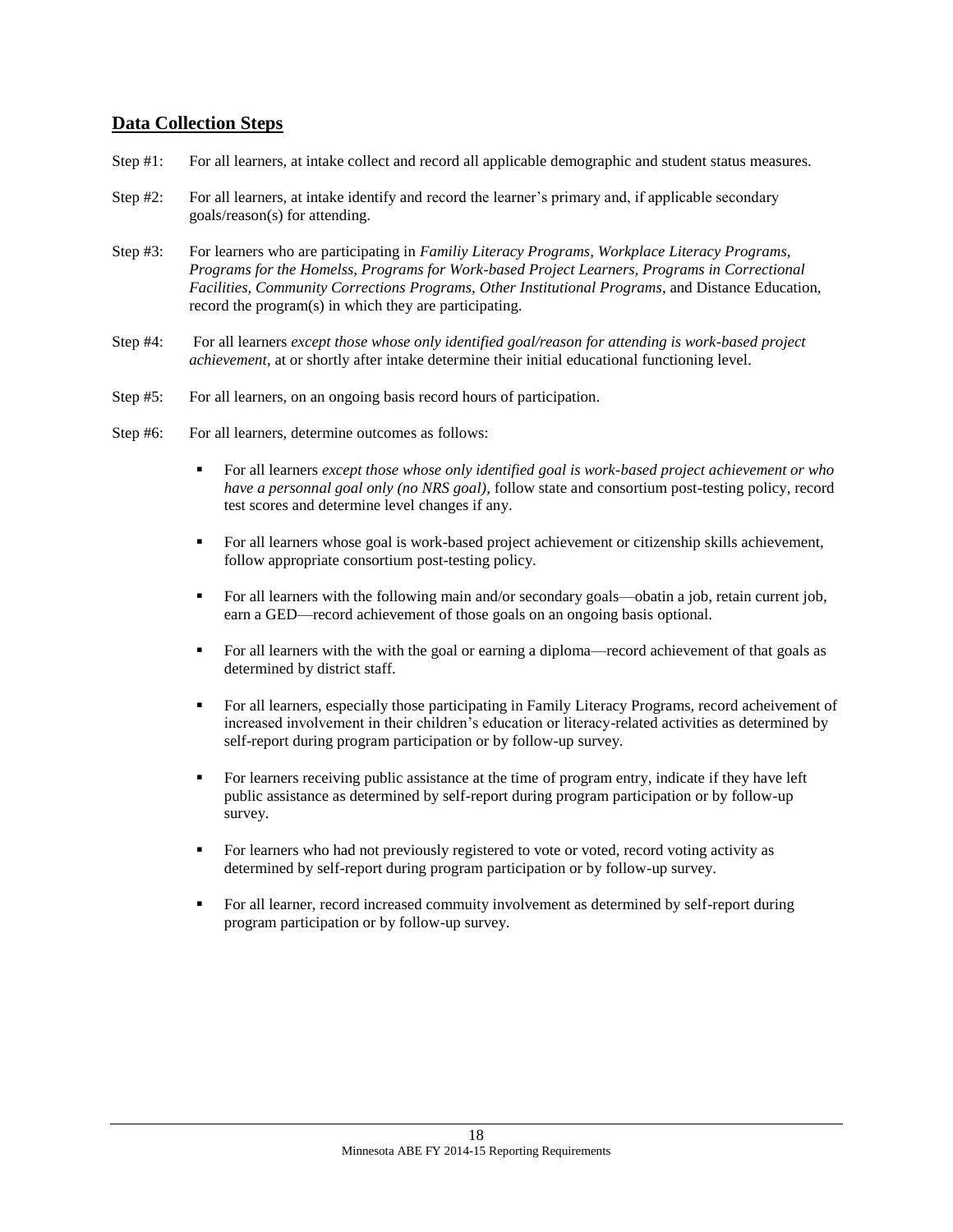### **Agency Roles**

The following table shows the role programs, states and the Federal government have in supporting the ABE reporting system. Local programs are the key partners in the system, as they must allocate sufficient resources to collect the information from students—the descriptive, participation and outcome measures that comprise the database. For these data to be meaningful on a statewide and national basis, however, data collection procedures must be standardized across all programs within the state. That is, the data must be collected in the same way by all programs to make it comparable. Due to this central role of local programs, it is critical that local program staff:

- Understand the definitions of each measure and know how to record these measures;
- Understand the procedures for assessing students for placement into educational functioning levels and assessing progress;
- \* Understanding how to correctly record and report data to the state.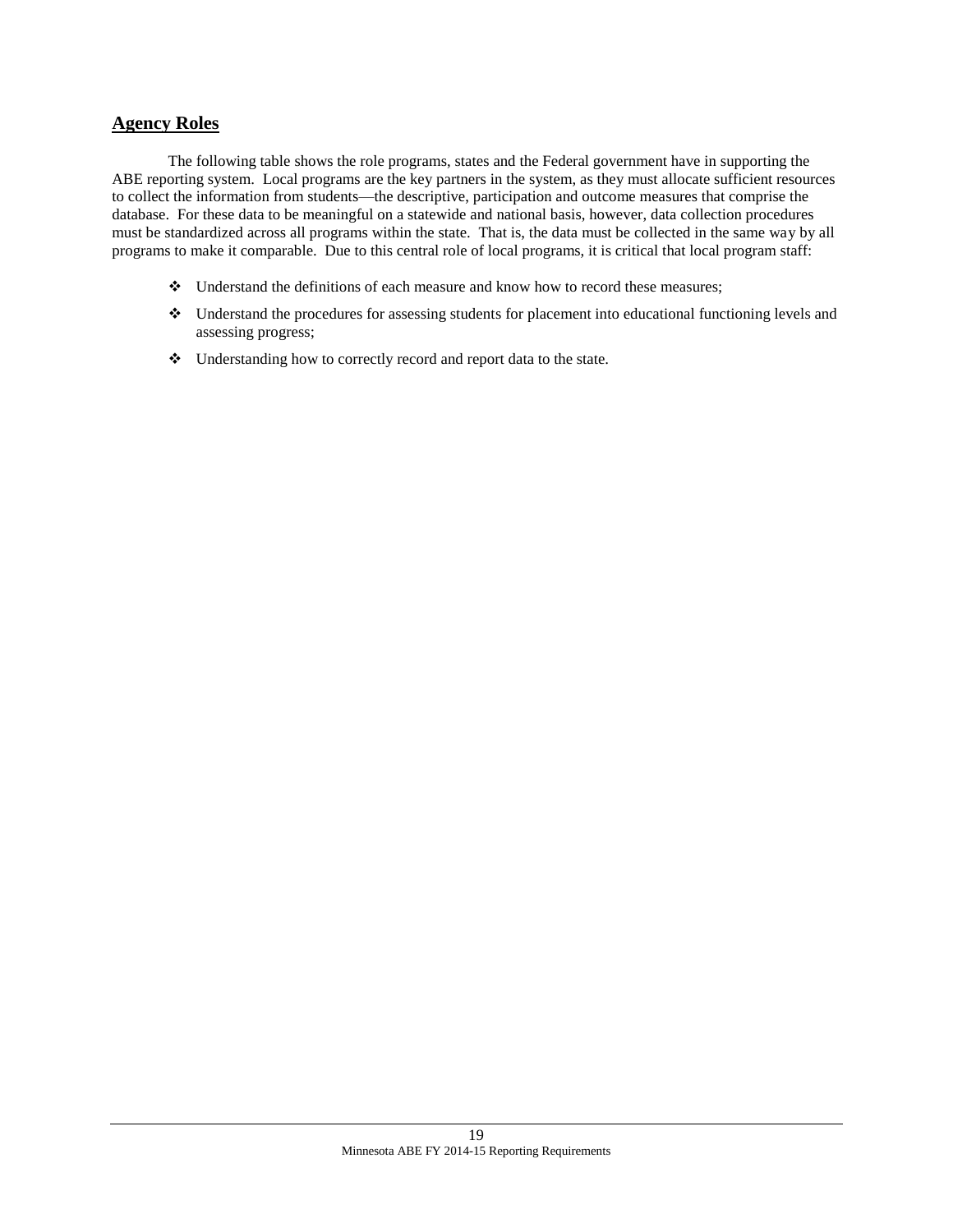# **Agency Roles**

## **Site Procedures**

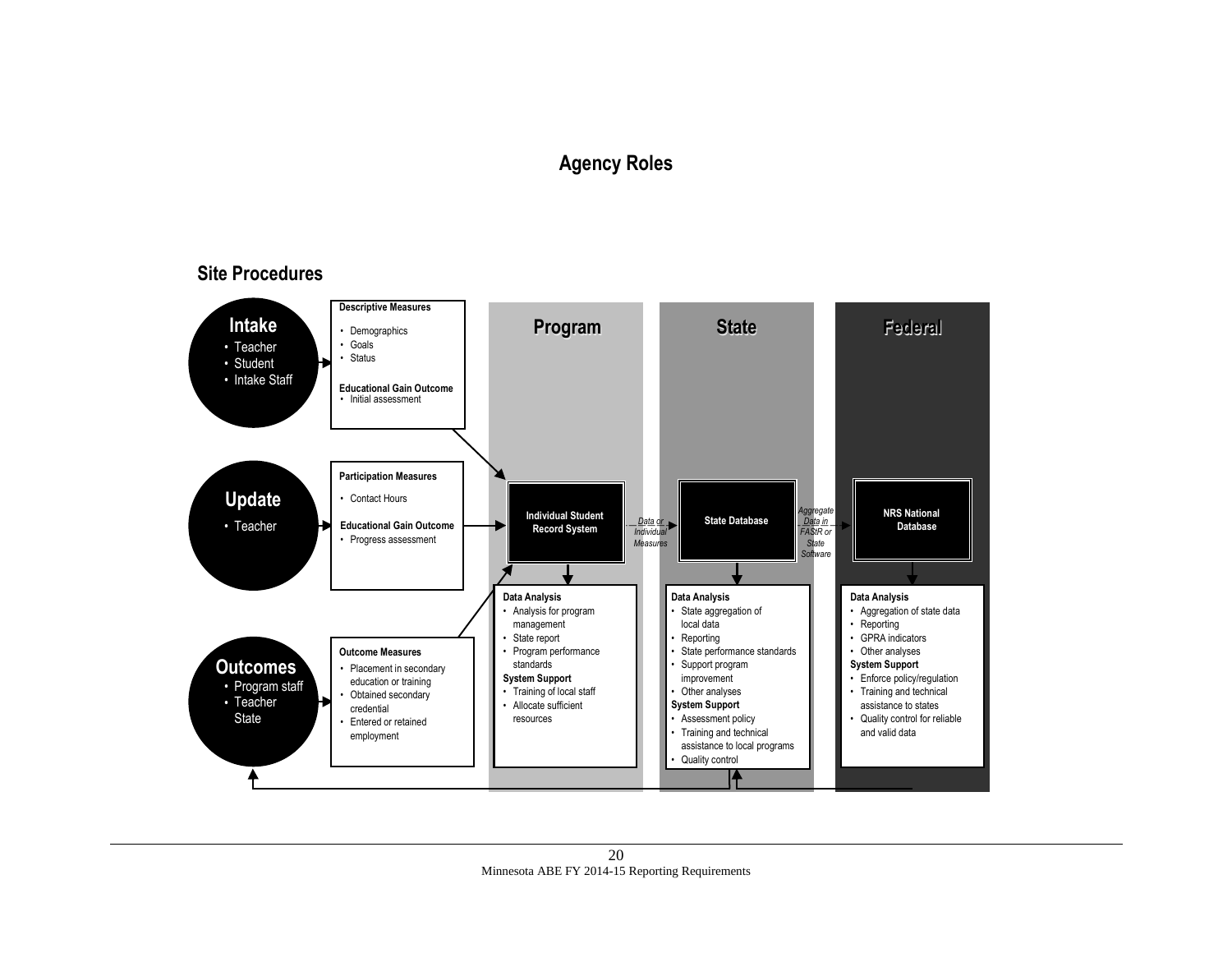# **Section III Assessment Requirements and Procedures**

## Assessing Work-based Project Learner Completion

Work-based project learners are enrolled in an instructional or training course that has at least 12 hours and no more than 30 hours of scheduled instruction. The course must be designed to teach work-based literacy skills. The skills the student is to learn, as well as the method for assessing these skills and the standards for achievement, must be explicitly stated prior to beginning the course. To count as having completed the activity, the learner must demonstrate achievement of the skills at the level of the agreed upon standard.

Students designated as work-based project learners should have "achieve work-based project learner goal" designated as their primary goal for attending. Once a student is designated as a work-based project learner, that student is not assigned an educational functioning level and no additional outcomes are to be collected on that learner.

Work-based project learning should not be confused with workplace literacy programs, which are also designed to teach workplace skills. Workplace literacy programs are of longer duration or are open-ended and generally teach a broader range of literacy skills (see definition in Data Definitions section). Students enrolled in workplace literacy programs are counted under the required core outcome measures.

### Assessing Citizenship Skills

This measure is included to document learning gains of students who are enrolled in classes designed to give them the literacy skills and substantive knowledge to pass the citizenship exam. These students should have obtained citizenship skills designated as their primary goal for attending. To determine whether students have achieved these skills, program staff should administer a practice citizenship test, sample forms and speaking tests, at the conclusion of the citizenship class.

### Assessing Educational Functioning Level

#### **Pre-Testing**

Effort should be made to obtain one or more valid pre-test scores using an adult appropriate standardized test that has been equated to the NRS educational functioning levels (Please see the *Minnesota ABE Assessment Policy* for allowable tests). All participating students must be pre-tested within the first 12 hours of ABE participation except students designated as work-based project learners. Testing should focus on the area(s) for which instruction will be provided. Entering Educational Functioning Levels should be based on the area with the lowest test score. All testing must be conducted in accordance with test publisher guidelines. Beginning in program year 2006-07, all staff administering a test for purposes of establishing Educational Functioning Levels must have completed the publisher's required training, e.g. the training required by CASAS to be able to purchase their testing materials or by CAL to purchase the BEST Plus.

#### **Post-Testing**

Programs may have a variety of purposes for pre- and post-testing including: providing feedback to students regarding progress, assessing whether mandated participants are making adequate progress, evaluating courses or programs, and others. With regard to the Minnesota ABE Reporting System, the purpose for post-testing students is to document level changes. Programs may devise and follow a post-testing strategy that efficiently meets the above purposes and blends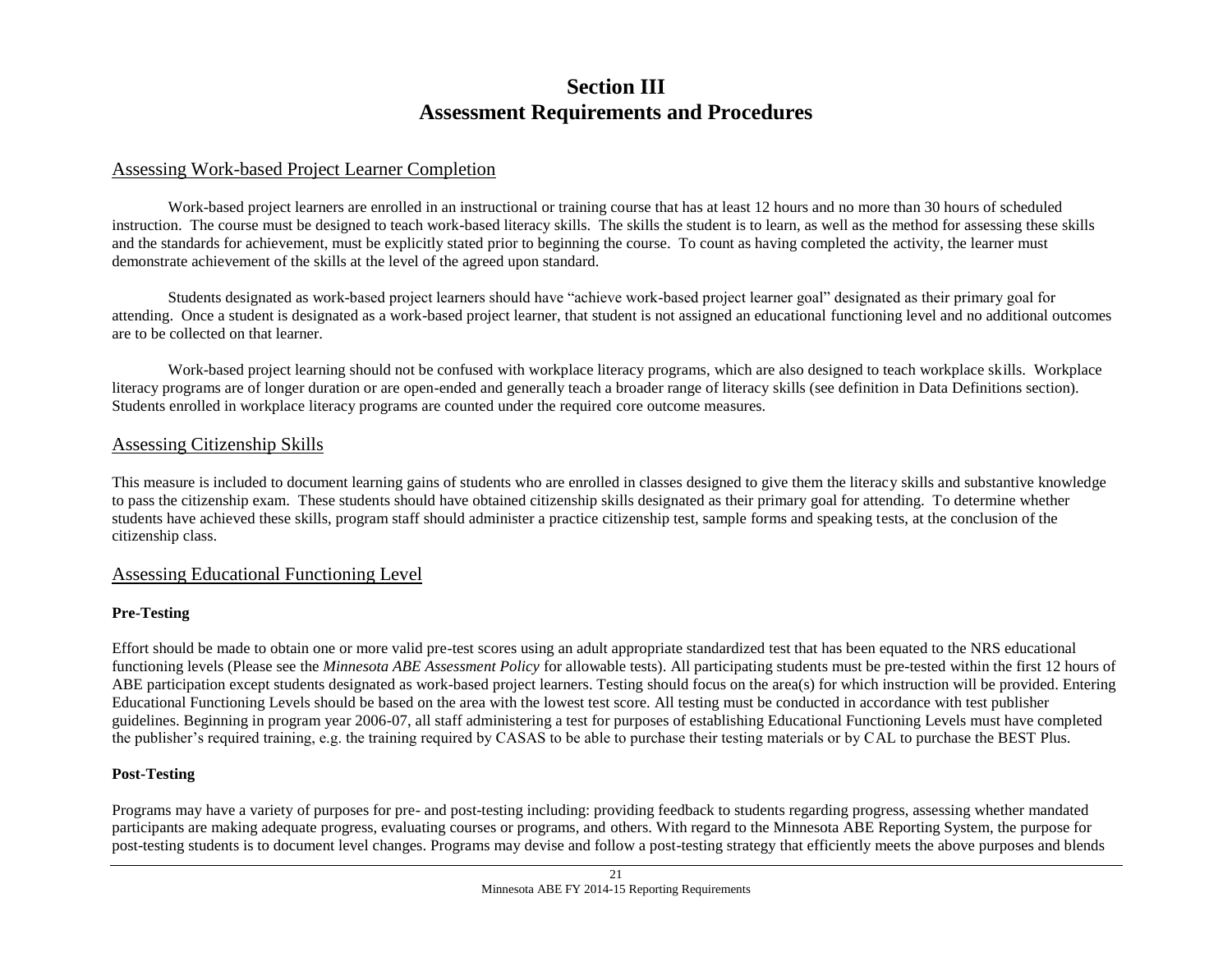well with other program activities. Given a variety of workable strategies, programs should follow the strategy that maximizes the number of students who are post-tested. Regardless of the strategy used, students should accumulate no less than 45-60 hours of instruction between pre- and post-testing. Students should be post-tested using a test(s) other than the pre-test, but from the same series and content area(s) used for pre-testing, e.g. a student whose entering educational functioning level was based on a reading pre-test from the CASAS Life Skills Series should be post-tested using a reading test from the Life Skills Series. Programs must annually increase the proportion of students who are both pre- and post-tested until a rate of at least 60% is reached.

## **Testing Exceptions**

Students who are initially placed at the High Adult Secondary Education level and who have a goal of passing the GED or obtaining a high school diploma need not be post-tested. Students who will be placed at the Beginning ESL Literacy level and for whom standardized test proves too difficult should be assigned the lowest score associated with CASAS forms 27 and 28.

### **Accommodations**

Programs should follow the guidelines provided by test publishers when using assessments with students who have disabilities. Detailed guidance for assessing students with disabilities can be found in the *Learners With Disabilities Adult Basic Education Resource Guide* Chapter 2.

### **Educational Functioning Level**

The National Reporting System Education Functioning Levels with defining test scale scores are listed below. For information regarding approved tests, please see the Minnesota ABE Assessment Overiview.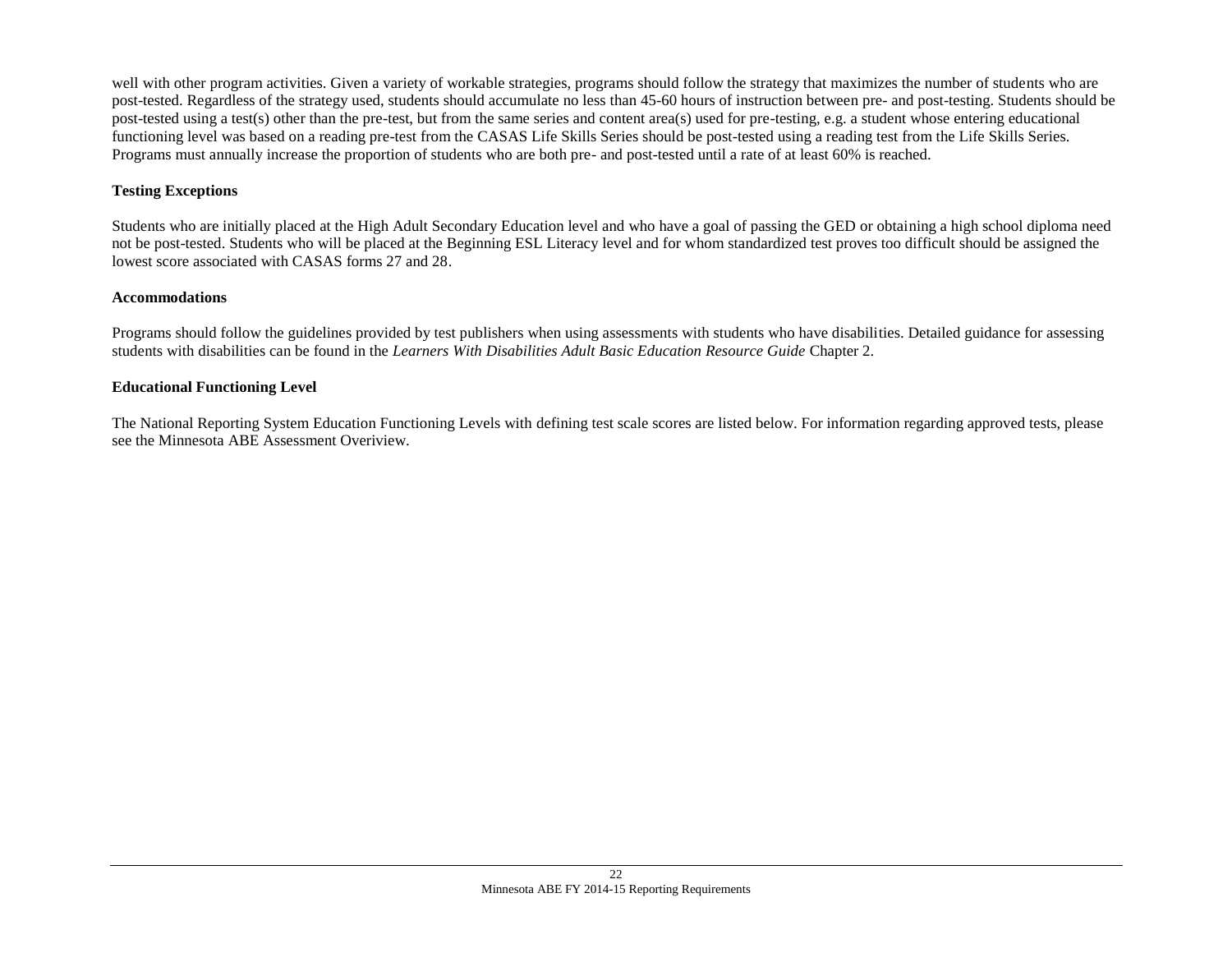| <b>Outcome Measures Definitions</b>                                                                                                                                                                                 |                                                                                                                                                                                                                                                                                                                                                                                                                                                                                                                                                                                                                                                                                                                                                                                                                |                                                                                                                                                                                             |                                                                                                                                                                                                                                                                                                                                                                                                                                                                                                                                                                                                                                                                                                                                                                                                    |
|---------------------------------------------------------------------------------------------------------------------------------------------------------------------------------------------------------------------|----------------------------------------------------------------------------------------------------------------------------------------------------------------------------------------------------------------------------------------------------------------------------------------------------------------------------------------------------------------------------------------------------------------------------------------------------------------------------------------------------------------------------------------------------------------------------------------------------------------------------------------------------------------------------------------------------------------------------------------------------------------------------------------------------------------|---------------------------------------------------------------------------------------------------------------------------------------------------------------------------------------------|----------------------------------------------------------------------------------------------------------------------------------------------------------------------------------------------------------------------------------------------------------------------------------------------------------------------------------------------------------------------------------------------------------------------------------------------------------------------------------------------------------------------------------------------------------------------------------------------------------------------------------------------------------------------------------------------------------------------------------------------------------------------------------------------------|
| <b>EDUCATIONAL FUNCTIONING LEVEL DESCRIPTORS-ADULT BASIC EDUCATION LEVELS</b>                                                                                                                                       |                                                                                                                                                                                                                                                                                                                                                                                                                                                                                                                                                                                                                                                                                                                                                                                                                |                                                                                                                                                                                             |                                                                                                                                                                                                                                                                                                                                                                                                                                                                                                                                                                                                                                                                                                                                                                                                    |
| <b>Literacy Level</b>                                                                                                                                                                                               | <b>Basic Reading and Writing</b>                                                                                                                                                                                                                                                                                                                                                                                                                                                                                                                                                                                                                                                                                                                                                                               | <b>Numeracy Skills</b>                                                                                                                                                                      | <b>Functional and Workplace Skills</b>                                                                                                                                                                                                                                                                                                                                                                                                                                                                                                                                                                                                                                                                                                                                                             |
| Beginning ABE Literacy<br>Test benchmark:<br>TABE scale scores:<br>Reading 367 and below<br>Total Math 313 and below<br>Language 392 and below<br>CASAS scale scores<br>Reading 200 and below<br>Math 200 and below | Individual has no or minimal reading and writing skills.<br>May have little or no comprehension of how print<br>corresponds to spoken language and may have difficulty<br>using a writing instrument. At the upper range of this<br>level, individual can recognize, read, and write letters<br>and numbers but has a limited understanding of<br>connected prose and may need frequent re-reading. Can<br>write a limited number of basic sight words and familiar<br>words and phrases; may also be able to write simple<br>sentences or phrases, including very simple messages.<br>Can write basic personal information. Narrative writing is<br>disorganized and unclear, inconsistently uses simple<br>punctuation (e.g., periods, commas, question marks),<br>and contains frequent errors in spelling. | Individual has little or no recognition of numbers<br>or simple counting skills or may have only<br>minimal skills, such as the ability to add or<br>subtract single digit numbers.         | Individual has little or no ability to read basic signs or<br>maps and can provide limited personal information on<br>simple forms. The individual can handle routine entry<br>level jobs that require little or no basic written<br>communication or computational skills and no<br>knowledge of computers or other technology.                                                                                                                                                                                                                                                                                                                                                                                                                                                                   |
| Beginning Basic Education<br>Test benchmark:<br>TABE scale scores:<br>Reading: 368-460<br>Total Math: 314-441<br>Language: 393-490<br>CASAS scale scores<br>Reading: 201-210<br>Math: 201-210                       | Individual can read simple material on familiar subjects<br>and comprehend simple and compound sentences in<br>single or linked paragraphs containing a familiar<br>vocabulary; can write simple notes and messages on<br>familiar situations but lacks clarity and focus. Sentence<br>structure lacks variety, but individual shows some control<br>of basic grammar (e.g., present and past tense) and<br>consistent use of punctuation (e.g., periods,<br>capitalization).                                                                                                                                                                                                                                                                                                                                  | Individual can count, add, and subtract three digit<br>numbers, can perform multiplication through 12,<br>can identify simple fractions, and perform other<br>simple arithmetic operations. | Individual is able to read simple directions, signs, and<br>maps, fill out simple forms requiring basic personal<br>information, write phone messages, and make simple<br>changes. There is minimal knowledge of and<br>experience with using computers and related<br>technology. The individual can handle basic entry<br>level jobs that require minimal literacy skills; can<br>recognize very short, explicit, pictorial texts (e.g.,<br>understands logos related to worker safety before<br>using a piece of machinery); and can read want ads<br>and complete simple job applications.                                                                                                                                                                                                     |
| Low Intermediate Basic Education<br>Test benchmark:<br>TABE scale scores:<br>Reading: 461-517<br>Total Math: 442-505<br>Language: 491-523<br>CASAS scale scores<br>Reading: 211-220<br>Math: 211-220                | Individual can read text on familiar subjects that have a<br>simple and clear underlying structure (e.g., clear main<br>idea, chronological order); can use context to determine<br>meaning; can interpret actions required in specific written<br>directions; can write simple paragraphs with a main idea<br>and supporting details on familiar topics (e.g., daily<br>activities, personal issues) by recombining learned<br>vocabulary and structures; and can self and peer edit for<br>spelling and punctuation errors.                                                                                                                                                                                                                                                                                  | Individual can perform with high accuracy all four<br>basic math operations using whole numbers up<br>to three digits and can identify and use all basic<br>mathematical symbols.           | Individual is able to handle basic reading, writing, and<br>computational tasks related to life roles, such as<br>completing medical forms, order forms, or job<br>applications; and can read simple charts, graphs,<br>labels, and payroll stubs and simple authentic<br>material if familiar with the topic. The individual can<br>use simple computer programs and perform a<br>sequence of routine tasks given direction using<br>technology (e.g., fax machine, computer operation).<br>The individual can qualify for entry level jobs that<br>require following basic written instructions and<br>diagrams with assistance, such as oral clarification;<br>can write a short report or message to fellow workers;<br>and can read simple dials and scales and take routine<br>measurements. |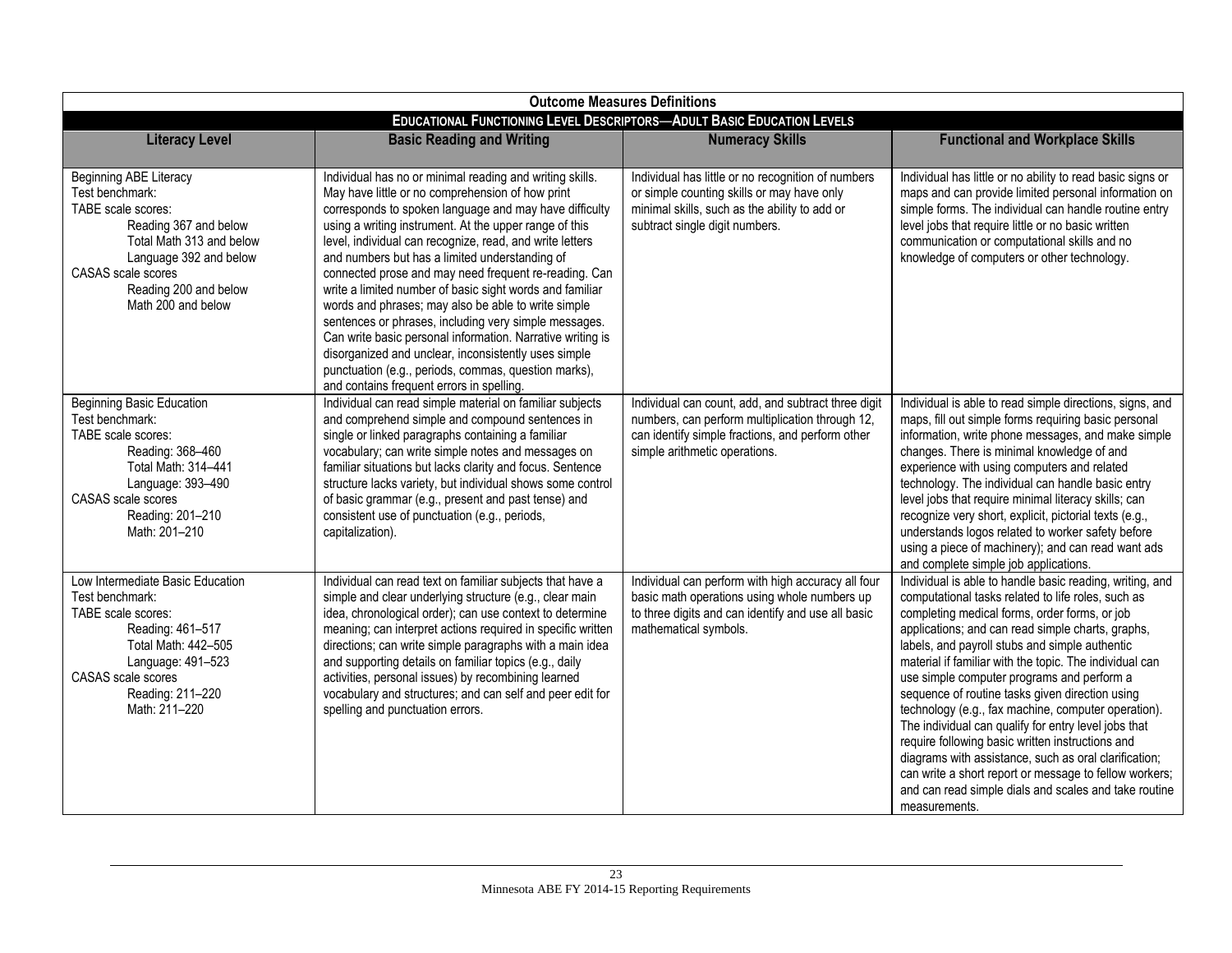| <b>Outcome Measures Definitions</b>                                                                                                                                                                                                            |                                                                                                                                                                                                                                                                                                                                                                                                                                                                                                                                                                                                                                                                                                                 |                                                                                                                                                                                                                                                                                                 |                                                                                                                                                                                                                                                                                                                                                                                                                                                                                                                                                                                                                                                                                                                                                                                                                                                                                        |
|------------------------------------------------------------------------------------------------------------------------------------------------------------------------------------------------------------------------------------------------|-----------------------------------------------------------------------------------------------------------------------------------------------------------------------------------------------------------------------------------------------------------------------------------------------------------------------------------------------------------------------------------------------------------------------------------------------------------------------------------------------------------------------------------------------------------------------------------------------------------------------------------------------------------------------------------------------------------------|-------------------------------------------------------------------------------------------------------------------------------------------------------------------------------------------------------------------------------------------------------------------------------------------------|----------------------------------------------------------------------------------------------------------------------------------------------------------------------------------------------------------------------------------------------------------------------------------------------------------------------------------------------------------------------------------------------------------------------------------------------------------------------------------------------------------------------------------------------------------------------------------------------------------------------------------------------------------------------------------------------------------------------------------------------------------------------------------------------------------------------------------------------------------------------------------------|
| <b>EDUCATIONAL FUNCTIONING LEVEL DESCRIPTORS-ADULT BASIC EDUCATION LEVELS</b>                                                                                                                                                                  |                                                                                                                                                                                                                                                                                                                                                                                                                                                                                                                                                                                                                                                                                                                 |                                                                                                                                                                                                                                                                                                 |                                                                                                                                                                                                                                                                                                                                                                                                                                                                                                                                                                                                                                                                                                                                                                                                                                                                                        |
| <b>Literacy Level</b>                                                                                                                                                                                                                          | <b>Basic Reading and Writing</b>                                                                                                                                                                                                                                                                                                                                                                                                                                                                                                                                                                                                                                                                                | <b>Numeracy Skills</b>                                                                                                                                                                                                                                                                          | <b>Functional and Workplace Skills</b>                                                                                                                                                                                                                                                                                                                                                                                                                                                                                                                                                                                                                                                                                                                                                                                                                                                 |
| <b>High Intermediate Basic Education</b><br>Test benchmark:<br>TABE scale scores:<br>Reading: 518-566<br>Total Math: 506-565<br>Language: 524-559<br>CASAS: scale scores<br>Reading: 221-235<br>Math: 221-235                                  | Individual is able to read simple descriptions and<br>narratives on familiar subjects or from which new<br>vocabulary can be determined by context and can make<br>some minimal inferences about familiar texts and<br>compare and contrast information from such texts but not<br>consistently. The individual can write simple narrative<br>descriptions and short essays on familiar topics and has<br>consistent use of basic punctuation but makes<br>grammatical errors with complex structures.                                                                                                                                                                                                          | Individual can perform all four basic math<br>operations with whole numbers and fractions;<br>can determine correct math operations for<br>solving narrative math problems and can convert<br>fractions to decimals and decimals to fractions;<br>and can perform basic operations on fractions | Individual is able to handle basic life skills tasks such<br>as graphs, charts, and labels and can follow multistep<br>diagrams; can read authentic materials on familiar<br>topics, such as simple employee handbooks and<br>payroll stubs; can complete forms such as a job<br>application and reconcile a bank statement. Can<br>handle jobs that involve following simple written<br>instructions and diagrams; can read procedural texts,<br>where the information is supported by diagrams, to<br>remedy a problem, such as locating a problem with a<br>machine or carrying out repairs using a repair<br>manual. The individual can learn or work with most<br>basic computer software, such as using a word<br>processor to produce own texts, and can follow<br>simple instructions for using technology.                                                                    |
| <b>Low Adult Secondary Education</b><br>Test benchmark:<br>TABE scale scores:<br>Reading: 567-595<br>Total Math: 566-594<br>Language: 560-585<br>CASAS scale scores<br>Reading: 236-245<br>Math: 236-245                                       | Individual can comprehend expository writing and identify<br>spelling, punctuation, and grammatical errors; can<br>comprehend a variety of materials such as periodicals<br>and nontechnical journals on common topics; can<br>comprehend library reference materials and compose<br>multiparagraph essays; can listen to oral instructions and<br>write an accurate synthesis of them; and can identify the<br>main idea in reading selections and use a variety of<br>context issues to determine meaning. Writing is<br>organized and cohesive with few mechanical errors; can<br>write using a complex sentence structure; and can write<br>personal notes and letters that accurately reflect<br>thoughts. | Individual can perform all basic math functions<br>with whole numbers, decimals, and fractions; can<br>interpret and solve simple algebraic equations,<br>tables, and graphs and can develop own tables<br>and graphs; and can use math in business<br>transactions.                            | Individual is able or can learn to follow simple<br>multistep directions and read common legal forms<br>and manuals; can integrate information from texts,<br>charts, and graphs; can create and use tables and<br>graphs; can complete forms and applications and<br>complete resumes; can perform jobs that require<br>interpreting information from various sources and<br>writing or explaining tasks to other workers; is<br>proficient using computers and can use most<br>common computer applications; can understand the<br>impact of using different technologies; and can<br>interpret the appropriate use of new software and<br>technology.                                                                                                                                                                                                                               |
| <b>High Adult Secondary Education</b><br>Test benchmark:<br>TABE scale scores:<br>Reading: 596 and above<br>Total Math: 595 and above<br>Language: 586 and above<br><b>CASAS</b> scale scores<br>Reading: 246 and above<br>Math: 246 and above | Individual can comprehend, explain, and analyze<br>information from a variety of literacy works, including<br>primary source materials and professional journals, and<br>can use context cues and higher order processes to<br>interpret meaning of written material. Writing is cohesive<br>with clearly expressed ideas supported by relevant detail,<br>and individual can use varied and complex sentence<br>structures with few mechanical errors.                                                                                                                                                                                                                                                         | Individual can make mathematical estimates of<br>time and space and can apply principles of<br>geometry to measure angles, lines, and surfaces<br>and can also apply trigonometric functions.                                                                                                   | Individual is able to read technical information and<br>complex manuals; can comprehend some college<br>level books and apprenticeship manuals; can function<br>in most job situations involving higher order thinking;<br>can read text and explain a procedure about a<br>complex and unfamiliar work procedure, such as<br>operating a complex piece of machinery; can<br>evaluate new work situations and processes; and can<br>work productively and collaboratively in groups and<br>serve as facilitator and reporter of group work. The<br>individual is able to use common software and learn<br>new software applications; can define the purpose of<br>new technology and software and select appropriate<br>technology; can adapt use of software or technology<br>to new situations; and can instruct others, in written or<br>oral form, on software and technology use. |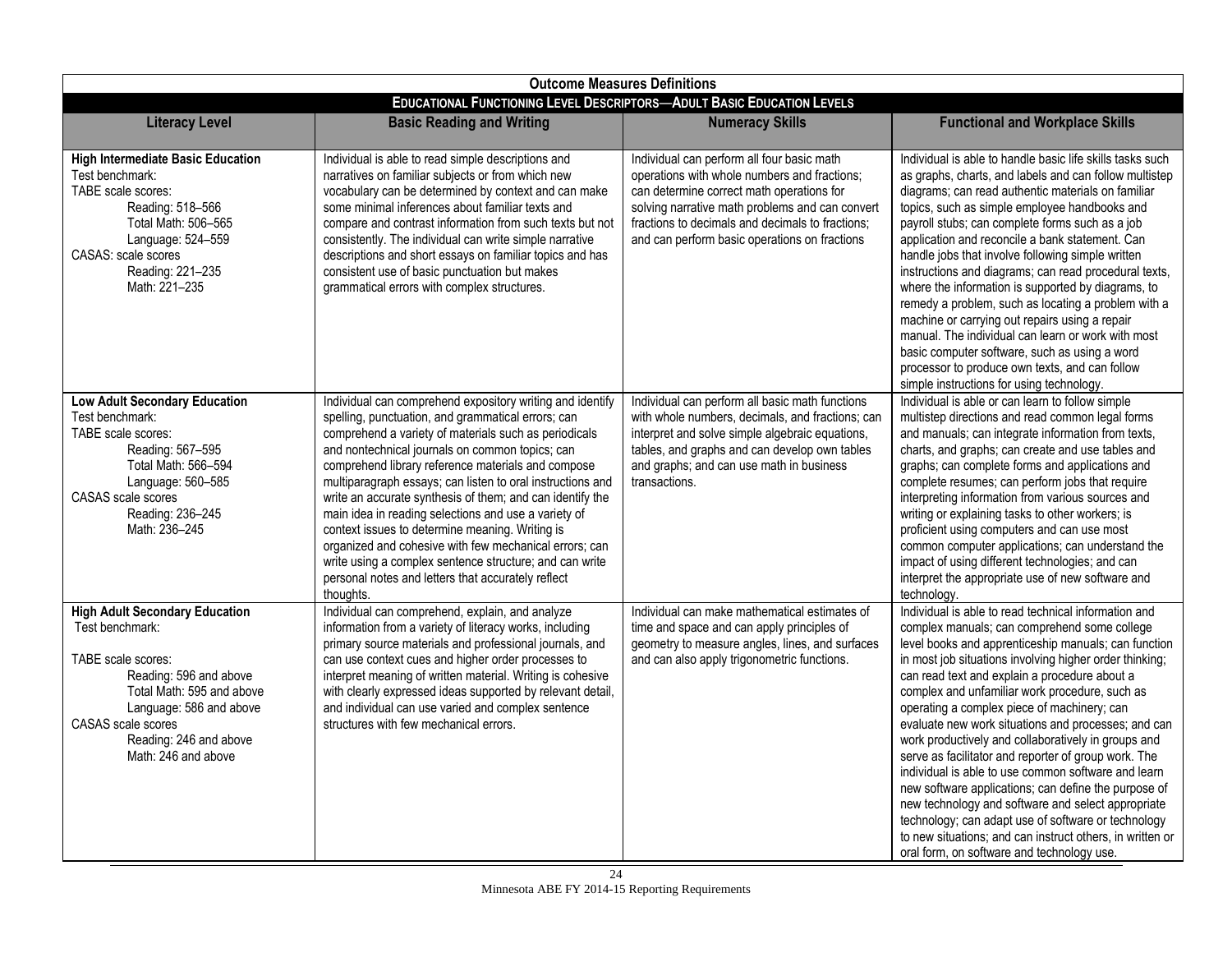| <b>Outcome Measures Definitions</b>                                                                                                                               |                                                                                                                                                                                                                                                                                                                                                                                                                                                                      |                                                                                                                                                                                                                                                                                                                                                                                                                                                |                                                                                                                                                                                                                                                                                                                                                                                                                                                                                                                   |
|-------------------------------------------------------------------------------------------------------------------------------------------------------------------|----------------------------------------------------------------------------------------------------------------------------------------------------------------------------------------------------------------------------------------------------------------------------------------------------------------------------------------------------------------------------------------------------------------------------------------------------------------------|------------------------------------------------------------------------------------------------------------------------------------------------------------------------------------------------------------------------------------------------------------------------------------------------------------------------------------------------------------------------------------------------------------------------------------------------|-------------------------------------------------------------------------------------------------------------------------------------------------------------------------------------------------------------------------------------------------------------------------------------------------------------------------------------------------------------------------------------------------------------------------------------------------------------------------------------------------------------------|
| <b>EDUCATIONAL FUNCTIONING LEVEL DESCRIPTORS-ADULT BASIC EDUCATION LEVELS</b>                                                                                     |                                                                                                                                                                                                                                                                                                                                                                                                                                                                      |                                                                                                                                                                                                                                                                                                                                                                                                                                                |                                                                                                                                                                                                                                                                                                                                                                                                                                                                                                                   |
| <b>Literacy Level</b>                                                                                                                                             | <b>Listening and Speaking</b>                                                                                                                                                                                                                                                                                                                                                                                                                                        | <b>Basic Reading and Writing</b>                                                                                                                                                                                                                                                                                                                                                                                                               | <b>Functional and Workplace Skills</b>                                                                                                                                                                                                                                                                                                                                                                                                                                                                            |
| <b>Beginning ESL Literacy</b><br>Test benchmark:<br><b>CASAS</b> scale scores<br>Reading 180 and below<br>Listening 162-180<br>BEST Plus: 400 and below (SPL 0-1) | Individual cannot speak or understand English, or<br>understands only isolated words or very simple<br>learned phrases.                                                                                                                                                                                                                                                                                                                                              | Individual has no or minimal reading or<br>writing skills in any language. May be able<br>to recognize and copy letters, numbers and<br>a few words (e.g. own name). May have<br>little or no comprehension of how print<br>corresponds to spoken language. Individual<br>may have difficulty using a writing<br>instrument.                                                                                                                   | Individual functions minimally or not at all in<br>English and can communicate only through<br>gestures or a few isolated words. May recognize<br>only common words, signs or symbols (e.g.,<br>name, stop sign, product logos). Can handle<br>only very routine entry-level jobs that do not<br>require oral or written communication in English.<br>May have no knowledge or use of computers.                                                                                                                  |
| <b>Low Beginning ESL</b><br>Test benchmark:<br><b>CASAS</b> scale scores<br>Reading: 181-190<br>Listening: 181-189<br>BEST Plus: 401-417 (SPL 2)                  | Individual can understand basic greetings, simple<br>phrases and commands. Can understand simple<br>questions related to personal information, spoken<br>slowly and with repetition. Understands a limited<br>number of words related to immediate needs and<br>can respond with simple learned phrases to some<br>common questions related to routine survival<br>situations. Speaks slowly and with difficulty.<br>Demonstrates little or no control over grammar. | Individual can read numbers and letters and<br>some common sight words. May be able to<br>sound out simple words. Can read and write<br>some familiar words and phrases, but has a<br>limited understanding of connected prose in<br>English. Can write basic personal<br>information (e.g., name, address, telephone<br>number) and can complete simple forms<br>that elicit this information.                                                | Individual functions with difficulty in social<br>situations and in situations related to immediate<br>needs. Can provide limited personal information<br>on simple forms, and can read very simple<br>common forms of print found in the home and<br>environment, such as product names. Can<br>handle routine entry level jobs that require very<br>simple written or oral English communication<br>and in which job tasks can be demonstrated.<br>May have limited knowledge and experience<br>with computers. |
| <b>High Beginning ESL</b><br>Test benchmark:<br><b>CASAS</b> scale scores<br>Reading: 191-200<br>Listening: 190-199<br>BEST Plus: 418-438 (SPL 3)                 | Individual can understand common words, simple<br>phrases, and sentences containing familiar<br>vocabulary, spoken slowly with some repetition.<br>Individual can respond to simple questions about<br>personal everyday activities, and can express<br>immediate needs, using simple learned phrases or<br>short sentences. Shows limited control of grammar.                                                                                                       | Individual can read most sight words, and<br>many other common words. Can read<br>familiar phrases and simple sentences but<br>has a limited understanding of connected<br>prose and may need frequent re-reading.<br>Individual can write some simple sentences<br>with limited vocabulary. Meaning may be<br>unclear. Writing shows very little control of<br>basic grammar, capitalization and<br>punctuation and has many spelling errors. | Individual can function in some situations<br>related to immediate needs and in familiar social<br>situations. Can provide basic personal<br>information on simple forms and recognizes<br>simple common forms of print found in the<br>home, workplace and community. Can handle<br>routine entry level jobs requiring basic written or<br>oral English communication and in which job<br>tasks can be demonstrated. May have limited<br>knowledge or experience using computers.                                |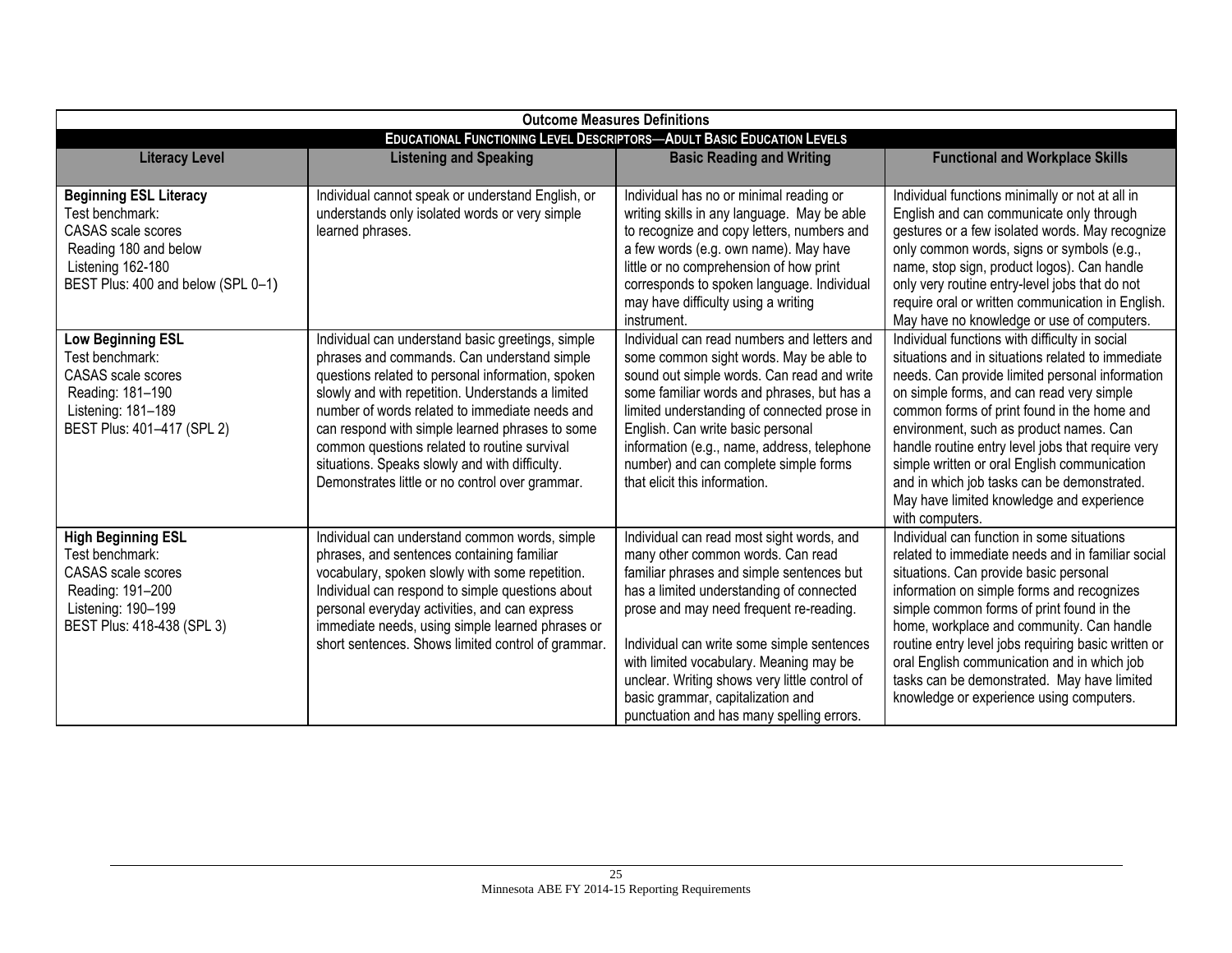| <b>Outcome Measures Definitions</b>                                                                                                                  |                                                                                                                                                                                                                                                                                                                                                                                            |                                                                                                                                                                                                                                                                                                                                                                                                                                                                                                                                                  |                                                                                                                                                                                                                                                                                                                                                                                                                                                                                                                                                                                                     |
|------------------------------------------------------------------------------------------------------------------------------------------------------|--------------------------------------------------------------------------------------------------------------------------------------------------------------------------------------------------------------------------------------------------------------------------------------------------------------------------------------------------------------------------------------------|--------------------------------------------------------------------------------------------------------------------------------------------------------------------------------------------------------------------------------------------------------------------------------------------------------------------------------------------------------------------------------------------------------------------------------------------------------------------------------------------------------------------------------------------------|-----------------------------------------------------------------------------------------------------------------------------------------------------------------------------------------------------------------------------------------------------------------------------------------------------------------------------------------------------------------------------------------------------------------------------------------------------------------------------------------------------------------------------------------------------------------------------------------------------|
| <b>EDUCATIONAL FUNCTIONING LEVEL DESCRIPTORS-ADULT BASIC EDUCATION LEVELS</b>                                                                        |                                                                                                                                                                                                                                                                                                                                                                                            |                                                                                                                                                                                                                                                                                                                                                                                                                                                                                                                                                  |                                                                                                                                                                                                                                                                                                                                                                                                                                                                                                                                                                                                     |
| <b>Literacy Level</b>                                                                                                                                | <b>Listening and Speaking</b>                                                                                                                                                                                                                                                                                                                                                              | <b>Basic Reading and Writing</b>                                                                                                                                                                                                                                                                                                                                                                                                                                                                                                                 | <b>Functional and Workplace Skills</b>                                                                                                                                                                                                                                                                                                                                                                                                                                                                                                                                                              |
| <b>Low Intermediate ESL</b><br>Test benchmark:<br><b>CASAS</b> scale scores<br>Reading: 201-210<br>Listening: 200-209<br>BEST Plus: 439-472 (SPL 4)  | Individual expresses basic survival needs and<br>participates in some routine social<br>conversations, although with some difficulty.<br>Understands simple learned phrases easily<br>and some new phrases containing familiar<br>vocabulary spoken slowly with repetition.<br>Asks and responds to questions in familiar<br>contexts. Has some control of basic grammar.                  | Individual can read simple material on familiar<br>subjects and comprehend simple and<br>compound sentences in single or linked<br>paragraphs containing familiar vocabulary.<br>Individual can write simple notes and<br>messages on familiar situations but may lack<br>variety in sentence structure, clarity and focus<br>of writing. Shows some control of basic<br>grammar (e.g., present and past tense) and<br>spelling. Uses some punctuation consistently<br>(e.g., periods, commas, question marks,<br>capitalization, etc.)          | Individual can interpret simple directions, schedules,<br>signs, and maps, etc. Completes simple forms but<br>needs support on some documents that are not<br>simplified. Can handle routine entry level jobs that<br>involve some written or oral English communication<br>but in which job tasks can be clarified orally or<br>through demonstration. Individual may be able to use<br>simple computer programs and can perform a<br>sequence of routine tasks given directions (e.g., fax<br>machine, computer).                                                                                 |
| <b>High Intermediate ESL</b><br>Test benchmark:<br><b>CASAS</b> scale scores<br>Reading: 211-220<br>Listening: 211-218<br>BEST Plus: 473-506 (SPL 5) | Individual participates in conversation in<br>familiar social situations. Communicates<br>basic needs with some help and clarification.<br>Understands learned phrases and new<br>phrases containing familiar vocabulary.<br>Attempts to use new language but may be<br>hesitant and rely on descriptions and concrete<br>terms. May have inconsistent control of more<br>complex grammar. | Individual can read text on familiar subjects<br>that have a simple and clear underlying<br>structure (e.g., clear main idea, logical order).<br>Can use word analysis skills and context clues<br>to determine meaning with texts on familiar<br>subjects. Individual can write simple<br>paragraphs with main idea and supporting<br>details on familiar topics (e.g., daily activities,<br>personal issues) by recombining learned<br>vocabulary and structures. Can self- and<br>peer-edit for spelling, grammar, and<br>punctuation errors. | Individual can meet basic survival and social<br>demands, and can follow some simple oral and<br>written instructions. Has some ability to communicate<br>on the telephone on familiar subjects. Can write<br>messages and notes related to basic needs and<br>complete basic medical forms and job applications.<br>Can handle jobs that involve basic oral instructions<br>and written communication in tasks that can be<br>clarified orally. Individual can work with or learn basic<br>computer software, such as word processing, and can<br>follow simple instructions for using technology. |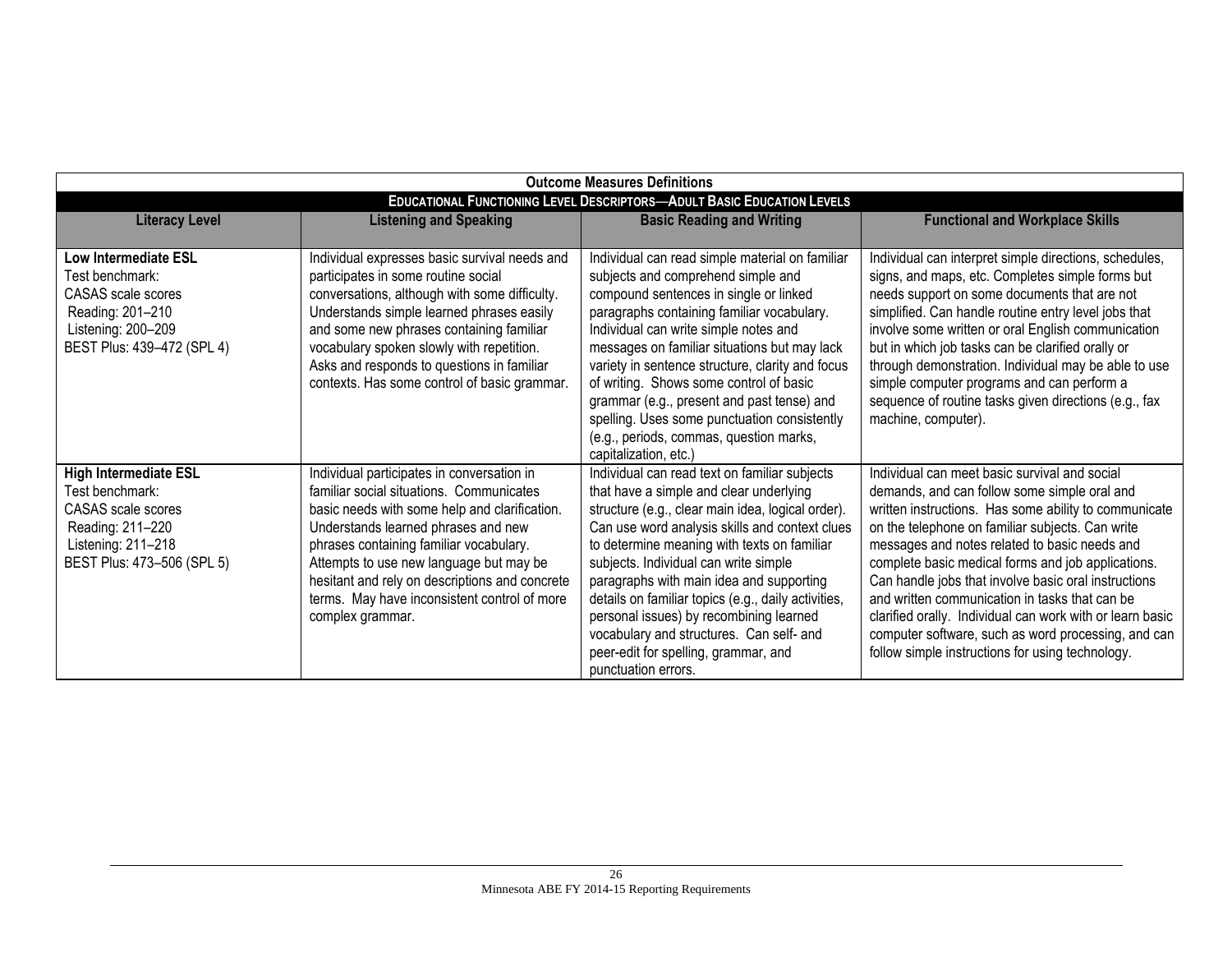| <b>Advanced ESL</b>        | Individual can understand and communicate in    | Individual can read moderately complex text      | Individual can function independently to meet most       |
|----------------------------|-------------------------------------------------|--------------------------------------------------|----------------------------------------------------------|
| Test benchmark:            | a variety of contexts related to daily life and | related to life roles and descriptions and       | survival needs and to use English in routine social      |
| CASAS scale scores         | work. Can understand and participate in         | narratives from authentic materials on familiar  | and work situations. Can communicate on the              |
| Reading: 221-235           | conversation on a variety of everyday           | subjects. Uses context and word analysis         | telephone on familiar subjects. Understands radio        |
| Listening: 219-227         | subjects, including some unfamiliar             | skills to understand vocabulary, and uses        | and television on familiar topics. Can interpret routine |
| BEST Plus: 507-540 (SPL 6) | vocabulary, but may need repetition or          | multiple strategies to understand unfamiliar     | charts, tables and graphs and can complete forms         |
|                            | rewording. Can clarify own or others' meaning   | texts. Can make inferences, predictions, and     | and handle work demands that require non-technical       |
|                            | by rewording. Can understand the main points    | compare and contrast information in familiar     | oral and written instructions and routine interaction    |
|                            | of simple discussions and informational         | texts. Individual can write multi-paragraph text | with the public. Individual can use common software,     |
|                            | communication in familiar contexts. Shows       | (e.g., organizes and develops ideas with clear   | learn new basic applications, and select the correct     |
|                            | some ability to go beyond learned patterns      | introduction, body, and conclusion), using       | basic technology in familiar situations.                 |
|                            | and construct new sentences. Shows control      | some complex grammar and a variety of            |                                                          |
|                            | of basic grammar but has difficulty using more  | sentence structures. Makes some grammar          |                                                          |
|                            | complex structures. Has some basic fluency of   | and spelling errors. Uses a range of             |                                                          |
|                            | speech.                                         | vocabulary.                                      |                                                          |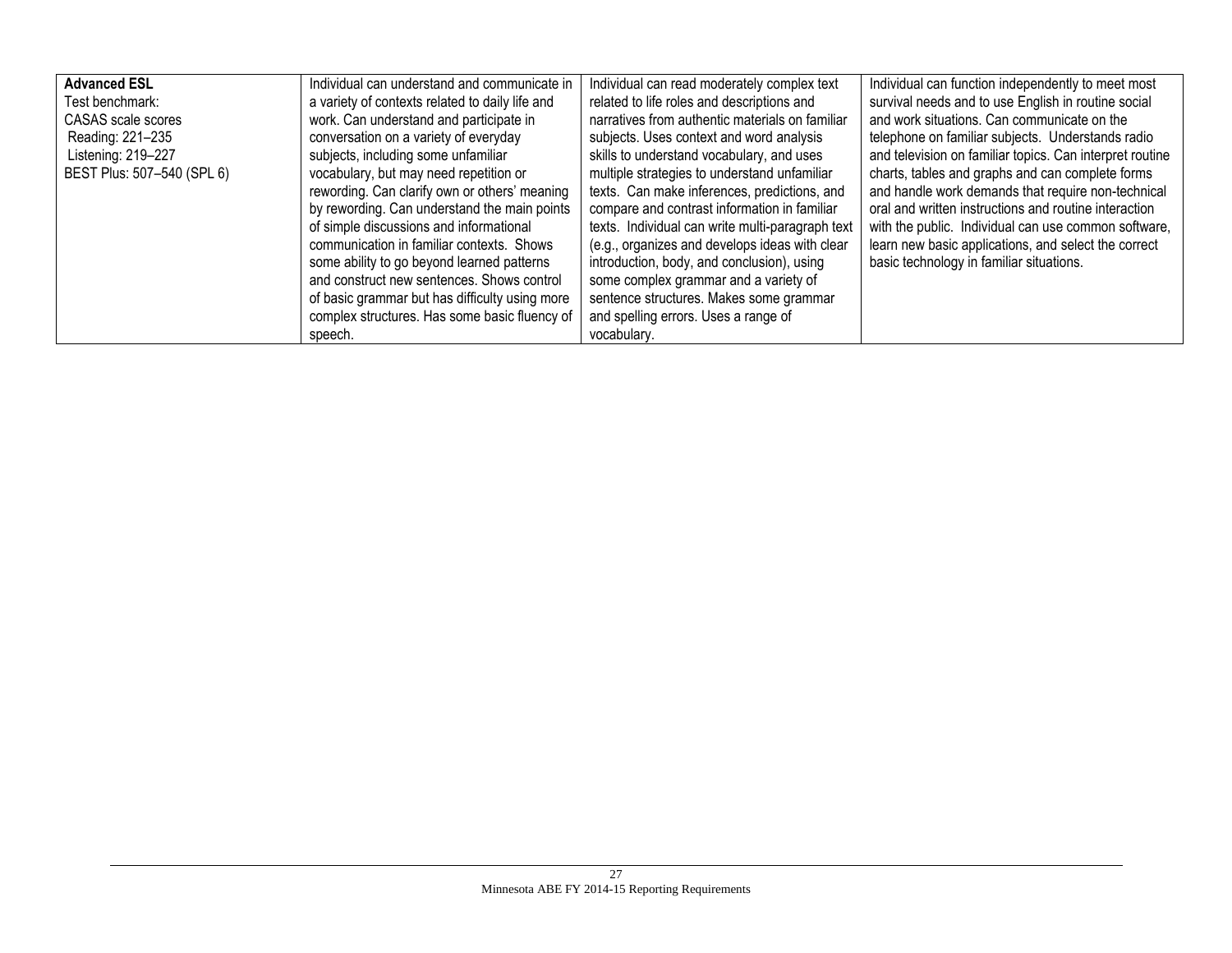# *Section IV Quarterly Desk Audit*

## **Desk Audit**

.

Minnesota ABE consortia may be audited by Minnesota Department of Education staff at any time during the program year.

## **Data Entry Schedule**

All programs must have all student information entered and up to date quarterly according to the following schedule:

| <b>Quarter</b>                                                             | Date Due     |
|----------------------------------------------------------------------------|--------------|
| 1 <sup>st</sup> Quarter (Data entry complete for May 1 through July 31)    | September 15 |
| $2nd$ Quarter (Data entry complete for May 1 through October 31)           | December 15  |
| 3 <sup>rd</sup> Quarter (Data entry complete for May 1 through January 31) | March 15     |
| $4th$ Quarter (Data entry complete for May 1 through April 30)             | June 15      |

# *Section IV 2012 NRS Changes Addendum*

## **1.** *Replace goal-setting with automatic cohort identification as a means for defining the population of students on which States report the NRS follow-up measures of (a) employment, (b) obtaining a secondary credential and (c) entry into postsecondary education or training.*

# **A. Employment Measures**

The NRS requires States to identify who among their unemployed students has a goal of "entered employment" and to follow up only with these students after they exit the adult education program to determine whether they have entered employment. States must also follow students who obtain employment after program exit to determine whether they have retained employment.

The data over the last three program years (PYs) indicate that States are under-setting the employment goals. The national percentage of unemployed students who exited the program with employment goals currently ranges from 18 percent to 22 percent. Many States have reported substantially lower percentages of students with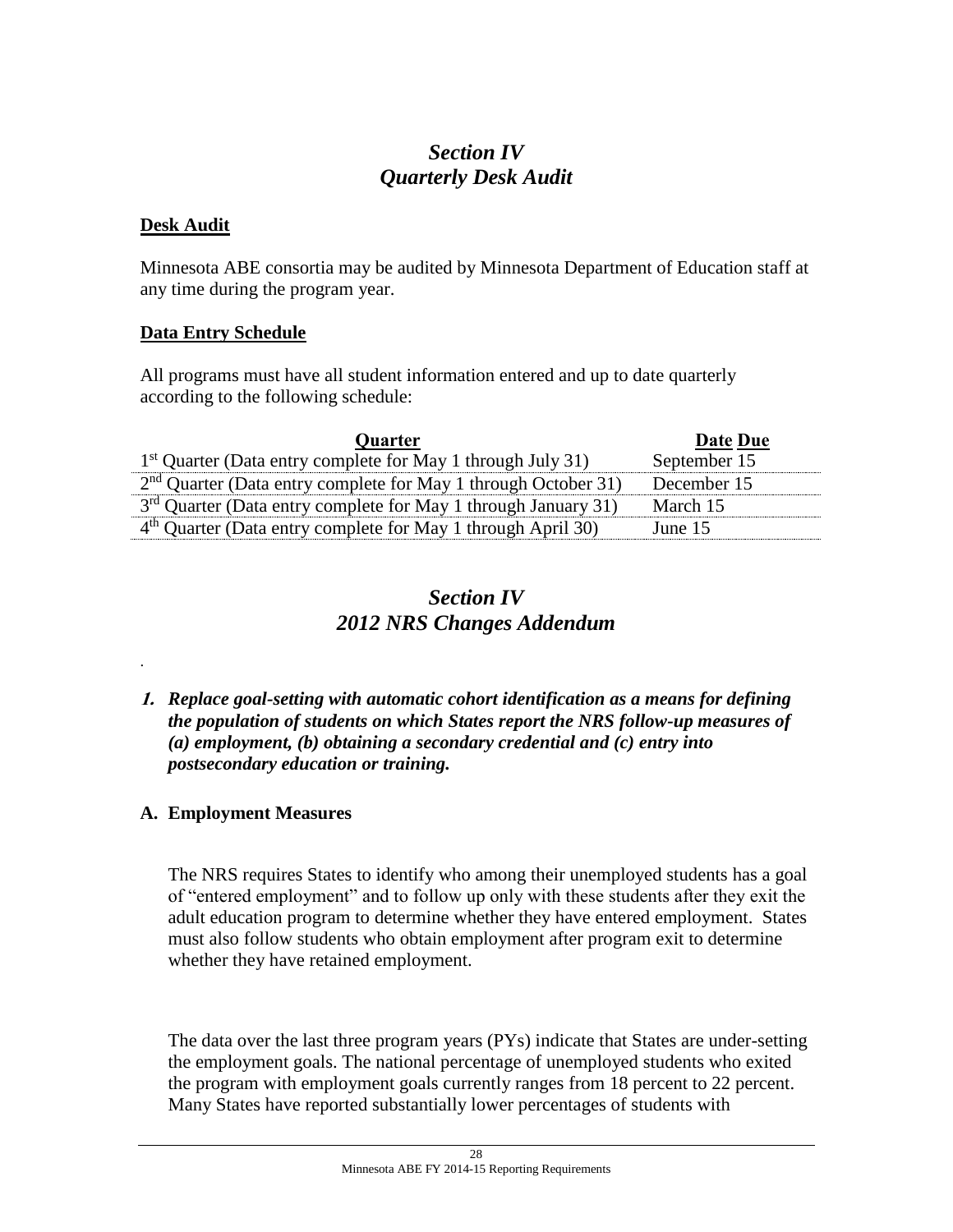employment goals. For example, in PY 2008–2009, one State reported that less than 4 percent of its unemployed students who exited the program had a goal of entering employment.

Furthermore, the number of students with employment-related goals set and met over the last several years fluctuates among States. This variation suggests instability in the data that likely is due to problematic goal setting, such as not setting an employment goal for unemployed students who are seeking a job) and data collection practices rather than differences in the student population over the years. Consequently, it appears that the policy that allows local programs to set individual student goals related to employment results in outcome data that is of limited use as a measure of accountability.

To correct this problem and thereby improve the quality of data, OVAE will discontinue the use of goal-setting as a means for States to identify students to track to determine employment. Instead, States will be required to automatically designate all students who are unemployed and in the labor force as the cohort for which "entered employment" must be tracked. In addition, States will automatically designate all students who enter the program employed as the cohort for which "retained employment" must be tracked.

The revised text to the *Implementation Guidelines* with the proposed changes for the entered and retained employment measures is shown below in bold italics.

# **1) Proposed Changes to the Definition and Reporting of Entered Employment**

**Definition:** Learner enters employment by the end of the first quarter after the program exit quarter. Employment is working in a paid, unsubsidized job or working 15 hours or more per week in an unpaid job on a farm or business operated by a family member or the learner. The exit quarter is the quarter when instruction ends, the learner terminates or has not received instruction 90 days, and is not scheduled to receive further instruction. A job attained while a learner is enrolled can be counted for entered employment and reported if the learner is still employed in the first quarter after exit from the program.

**Applicable Population:** Learners who are not employed at time of entry *and in the labor force* who exit during the program year.

**Federal Reporting:** States report the total number of *unemployed* learners *in the workforce* who enter employment and exit during the program year and the total number of learners in the workforce who are unemployed at entry who exit during the program year. Entered employment rate is computed by dividing these numbers.

2) **Proposed Changes to the Definition and Reporting of Job Retention**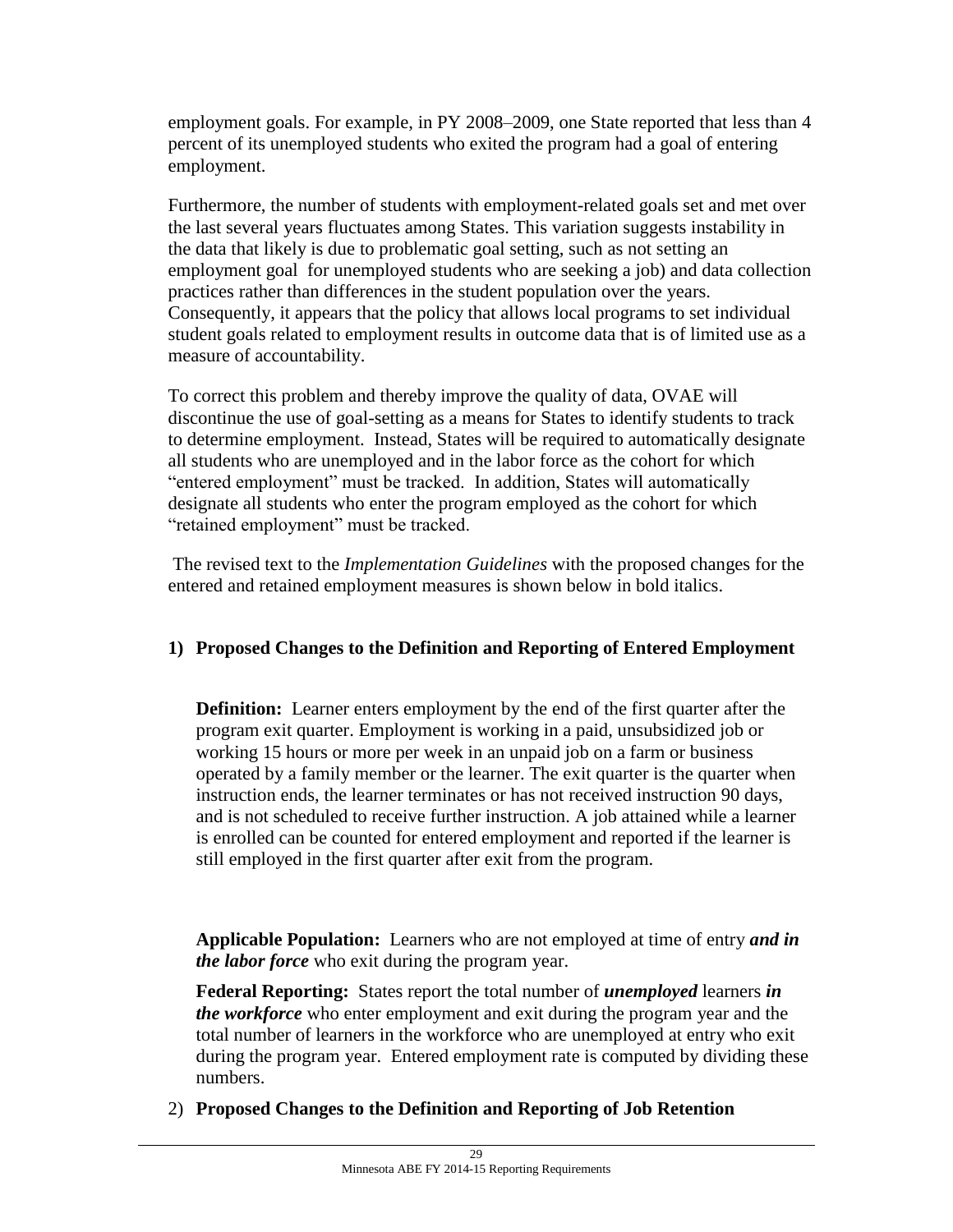**Definition:** Learner remains employed in the third quarter after program exit.

**Applicable Population:** Learners who, at time of entry, were not employed *and in the workforce*, who enter employment by the first quarter after exit quarter, and learners employed at entry.

**Federal Reporting:** States report the total number of learners *in the applicable population who are employed in the third quarter after program exit* and the total applicable population (i.e., the number of learners in the workforce who were unemployed at entry, and who entered employment; and learners who are employed at entry). *The retained employment rate is computed by dividing these numbers.*

# **B. Obtaining a Secondary Credential Measure**

 $\overline{\phantom{a}}$ 

The NRS requires States to report attaining a secondary credential or passing the GED tests for students who set this outcome as a goal. States must track these students after they exit the adult education program to determine whether the students obtained the credential. OVAE will discontinue goal-setting in the collection of the other NRS follow-up measures (employment and postsecondary entry) because data indicate that local programs may not be effective in setting goals, thus resulting in measures of questionable utility.

Although goal-setting and reporting for the secondary credential measure appear to suffer less from inconsistent goal setting, to achieve consistency and simplify reporting, OVAE will eliminate goal-setting for the secondary credential attainment measure. States will instead be required to report the total number of enrolled students who take all the GED tests during the year and the number who pass them to calculate a pass rate. States with adult high schools will report the number of students in the NRS high Adult Secondary Education (ASE) level who obtain a high school diploma. States with an External Diploma Program (EDP) will report the number of students enrolled in the assessment phase who obtain a high school diploma.<sup>1</sup>

The revised text to the *Implementation Guidelines* with the proposed changes for the measure of obtaining a secondary credential measure is shown below in bold italics.

# **1) Proposed Changes to the Definition and Reporting of Obtaining a Secondary Credential Measure**

 $1$  The "total students" included would be all students who take all five GED tests, or enroll in adult high school credit programs, or enroll in the EDP. The performance measure would be the number of students who passed all the GED tests, or received their high school diplomas, divided by this total.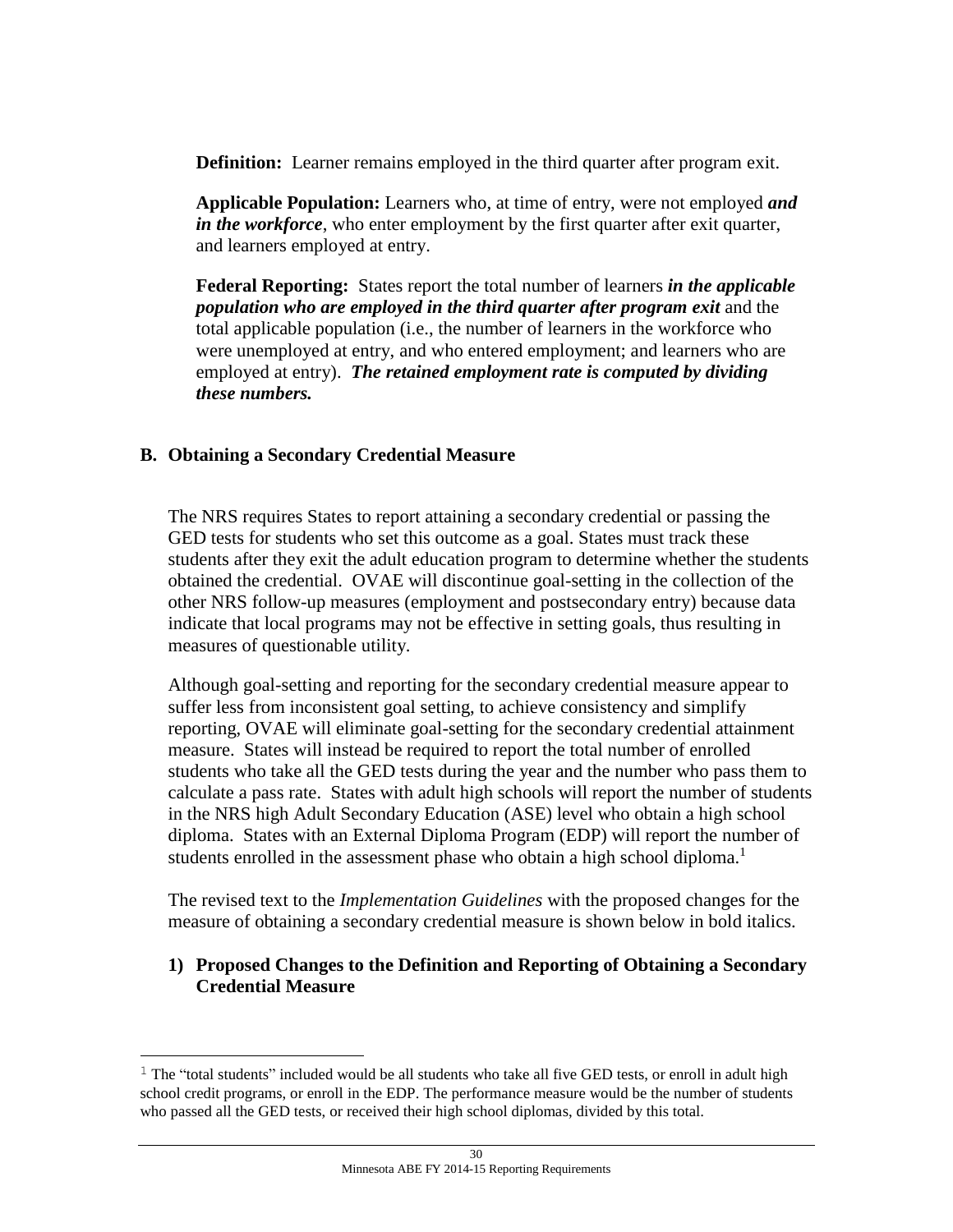**Definition:** The learner obtains certification of attaining passing scores on GED tests, or the learner obtains a diploma or State-recognized equivalent, documenting satisfactory completion of secondary studies (high school or adult high school diploma).

**Applicable Population:** All learners *who take all GED tests, or are enrolled in adult high school at the high ASE level, or are enrolled in the assessment phase of the EDP* who exit during the program year.

**Federal Reporting:** States report the total number of learners *in the applicable population (see above) and the number of learners who pass all GED tests or obtain* secondary school diplomas. To compute a rate or percentage of attainment, the number of students receiving a secondary school diploma or GED is divided by the total number of learners *in the applicable population* who exit during the program year. Note that if a State has a policy officially recognizing attainment of a foreign language GED as receipt of a secondary school diploma or its recognized equivalent, the State may also report attainment of a foreign language GED in the NRS for adult literacy.

# **C. Entry into Postsecondary Education or Training Measure**

The NRS requires States to report student entry into postsecondary education or training for the students who set this outcome as a goal. Local programs must follow up with these students after they exit the adult education program to determine whether they entered postsecondary education or training.

The data indicate that States may not be effective in setting the postsecondary entry goal. Over the last three program years, the national percentage of students with this goal averaged about 27 percent of students at the high adult secondary education (ASE) level and about 12 percent of all ASE students. Many States have reported less than 30 percent of students in ASE have postsecondary entry goals.

In addition, the number of students with postsecondary entry goals set and met over the last several years fluctuates greatly within individual States. This variation suggests instability in the data that is likely due to problematic goal-setting and datacollection practices rather than differences in the student population over the years. Consequently, it appears that the data on postsecondary entry are of limited use as a measure of accountability.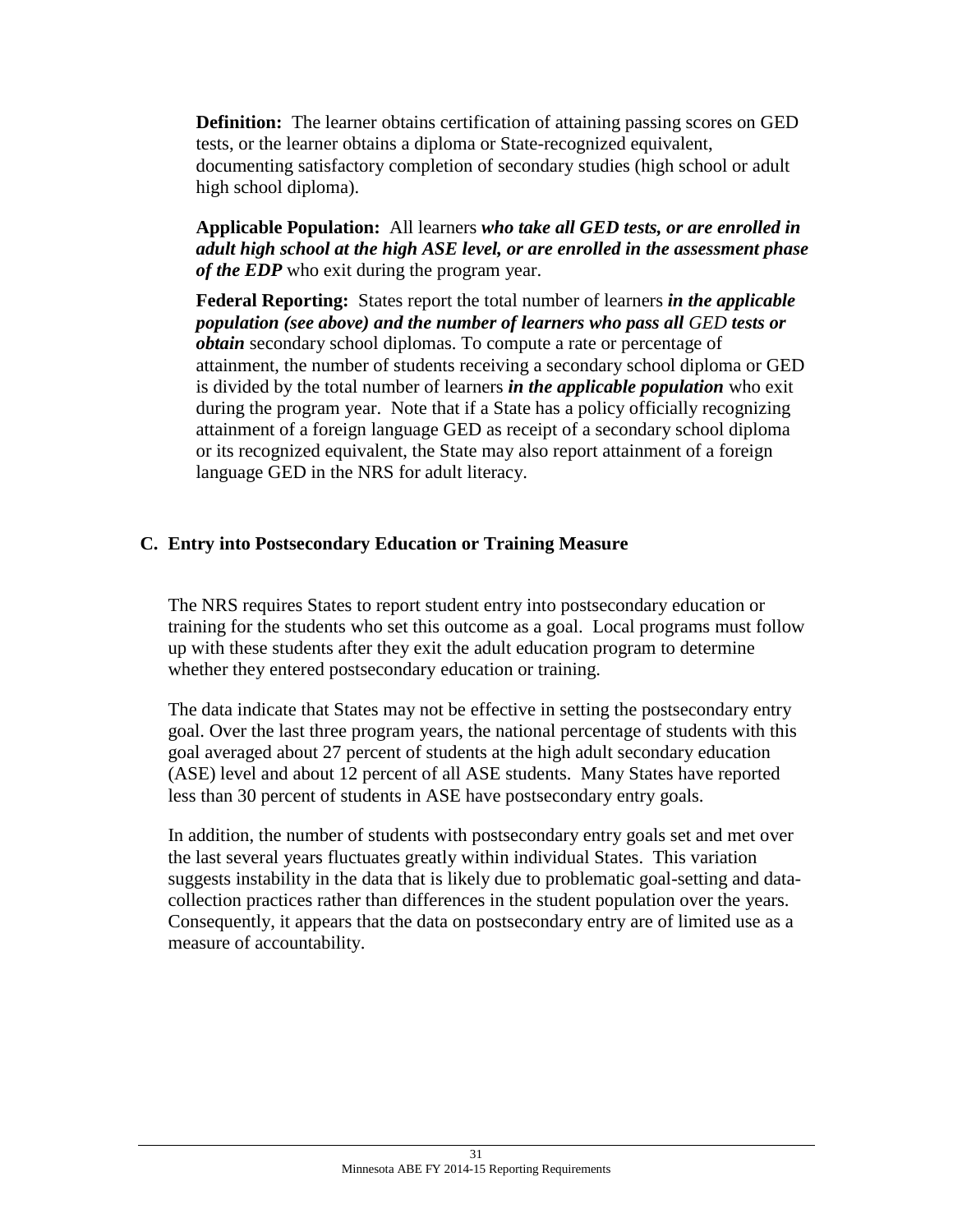To correct this problem and thereby improve the quality of data, OVAE will discontinue the use of goal setting as a means for States to identify students to follow up to determine entry into postsecondary education or training. Instead, States will be required to designate all learners who have a GED, a secondary credential, or are enrolled in a class specifically designed for transitioning to postsecondary education (e.g., bridge program, college readiness), as the cohort for which "entry into postsecondary education" must be tracked. Students included in the cohort are those who passed the GED tests or earned a secondary credential while enrolled in adult education, enter with these credentials, or are enrolled in a class specifically designed for transitioning to postsecondary education.

In addition, OVAE proposes to extend the follow-up period for entry into postsecondary education to include the next program year (PY) after exit. For example, States can report entry into postsecondary education for a student who exits in PY 2012 any time from exit till the end of PY 2013. OVAE also clarifies that postsecondary education includes postsecondary occupational skill training and appropriate apprenticeship training, in addition to community colleges and four-year colleges.

The revised text to the *Implementation Guidelines* with the proposed changes for the entry into postsecondary education or training measure is shown below in bold italics.

## **1) Proposed Changes to the Definition and Reporting of Entry into Postsecondary Education or Training Measure**

**Definition:** Learner enrolls in a postsecondary educational, occupational skills training program, *or an apprenticeship training program* that does not duplicate other services or training received, regardless of whether the prior services or training were completed.

**Applicable Population:** All learners *who passed the GED tests or earned a secondary credential while enrolled in adult education, have a secondary credential at entry, or who are enrolled in a class specifically designed for transitioning to postsecondary education* who exited during the program year.

**Federal Reporting:** The total number of learners who enter postsecondary education or a training program and *the total number of students in the applicable population (see above)* who exit during the program year are reported. *Entry into postsecondary education or training can occur any time from the time of exit till the end of the following program year*. To compute a rate of placement, the number of students enrolling in postsecondary education or training, through the end of the program year following the year of program exit, is divided by the total number of learners *in the applicable population* who exited during the program year.